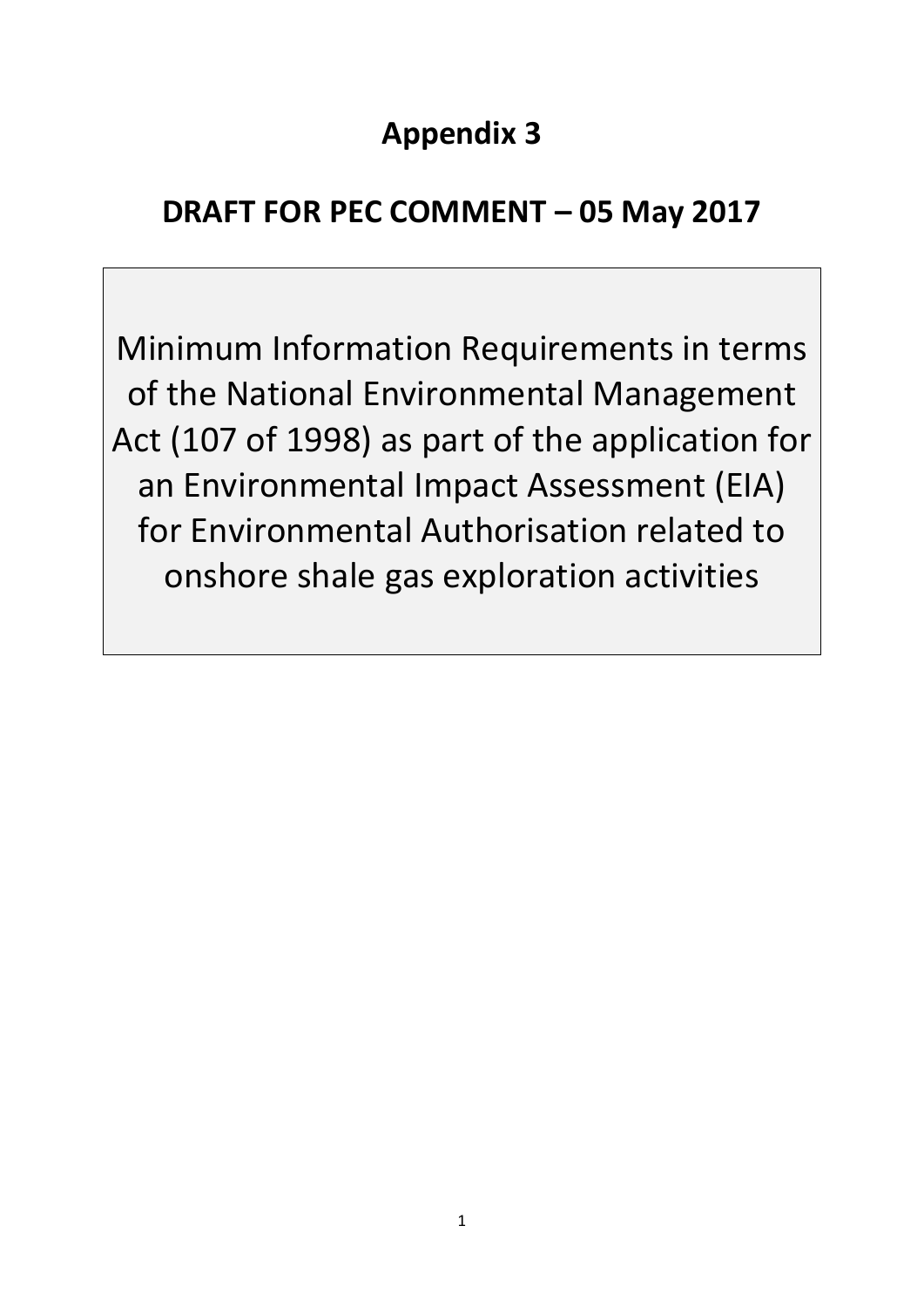## **Contents**

| 1.  |      |  |  |  |  |  |
|-----|------|--|--|--|--|--|
| 2.  |      |  |  |  |  |  |
| 3.  |      |  |  |  |  |  |
| 4.  |      |  |  |  |  |  |
| (1) |      |  |  |  |  |  |
|     | (2)  |  |  |  |  |  |
|     | (3)  |  |  |  |  |  |
|     | (4)  |  |  |  |  |  |
| 5.  |      |  |  |  |  |  |
|     | (5)  |  |  |  |  |  |
|     | (6)  |  |  |  |  |  |
|     | (7)  |  |  |  |  |  |
|     | (8)  |  |  |  |  |  |
|     | (9)  |  |  |  |  |  |
|     | (10) |  |  |  |  |  |
| 6.  |      |  |  |  |  |  |
| 7.  |      |  |  |  |  |  |
| 8.  |      |  |  |  |  |  |
| 9.  |      |  |  |  |  |  |
| 10. |      |  |  |  |  |  |
|     | (1)  |  |  |  |  |  |
|     |      |  |  |  |  |  |
|     |      |  |  |  |  |  |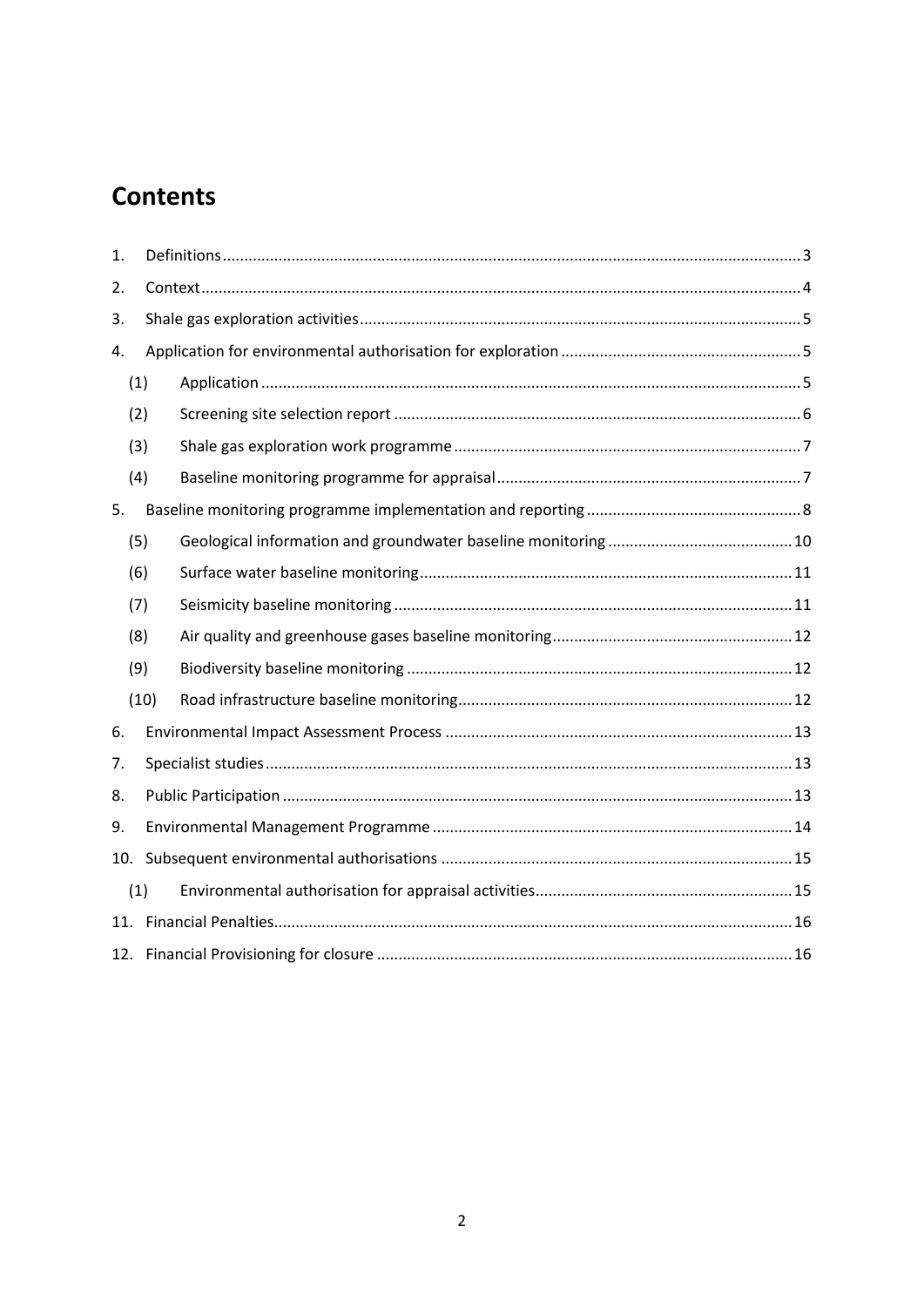#### <span id="page-2-0"></span>**1. Definitions**

"**Exploration**", referring specifically to shale gas, means (1) the re-processing of existing seismic data, acquisition and processing of new seismic monitoring data and (2) the drilling of exploration wells or holes only for obtaining information pertaining to specific geological, structural and stratigraphic information that might lead towards the discovery of petroleum with no hydraulic fracturing.

**"Appraisal",** referring specifically to shale gas, means further testing including horizontal drilling, pressure testing and hydraulic fracturing to assess the existence and commerciality of petroleum prior to the onset of production.

**"Production"** means any operation, activity or matter that relates to the development and production of petroleum.

**"Seismic monitoring"** means the monitoring of seismic activity using a network of calibrated seismological equipment in order to produce readings on magnitude, depth, location, error and time of each seismic event.

**"Hydraulic fracturing"** means injecting fracturing fluids into the target formation at a pressure exceeding the parting pressure of the rock to induce fractures through which petroleum can flow to the wellbore.

**"Exploration well"** means a vertical well drilled for the purpose of obtaining specific geological and geophysical information to prove, define and assess the existence and commerciality of petroleum.

**"Horizontal well"** means a well where the wellbore is drilled vertically to a kick-off depth beyond which the wellbore is deviated to run parallel to the target formation.

"**Exploration work programme**" means the approved exploration work programme indicating the petroleum operations to be conducted on the exploration area during the validity of the Exploration Right, including the details regarding the exploration activities, phases, equipment to be used and estimated expenditures for the different exploration activities and phases.

3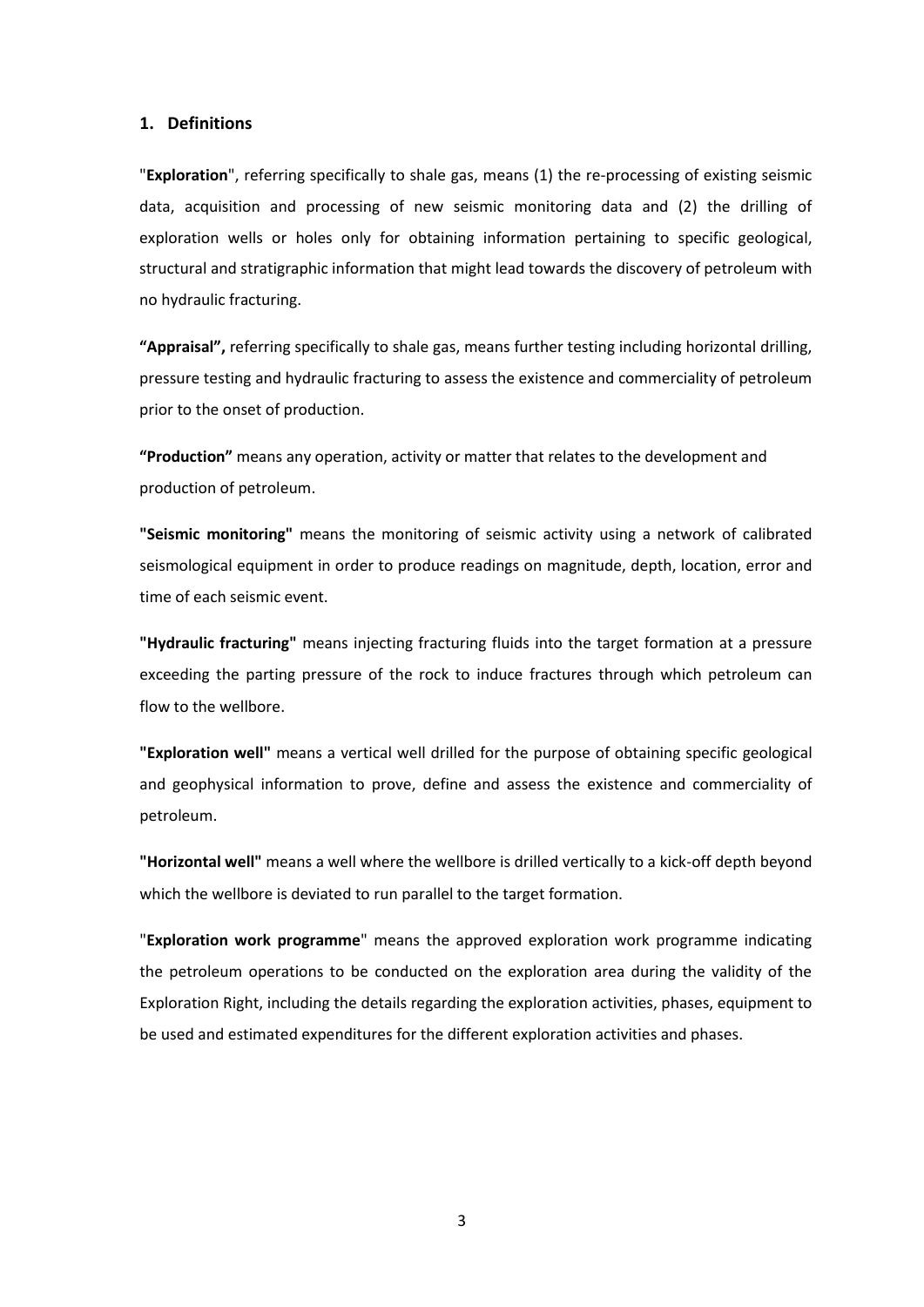#### <span id="page-3-0"></span>**2. Context**

- (a) In terms of the National Environmental Management Act (Act 107 of 1998, as amended) ("NEMA") and the 2014 NEMA Environmental Impact Assessment (EIA) Regulations promulgated in Government Gazette 38282 and Government Notice (GN) R984 on 8 December 2014, no one may commence with an activity identified in terms of Section 24(2)(a) of NEMA unless environmental authorisation in terms of NEMA has been obtained for the activity.
- (b) An approval of an Environmental Management Programme ("EMPR") in terms of the Mineral and Petroleum Resources Amendment Act 2008 (Act No. 49 of 2008) ("MPRDA") does not constitute an environmental authorisation in terms of NEMA.
- (c) The current applications submitted by shale gas development companies for Exploration Rights in terms of the MPRDA, prior to 8 December 2014, are pending and no application for environmental authorisation in terms of NEMA has been submitted to date. As such, applications for environmental authorisation are required prior to the commencement of any activities listed in the 2014 NEMA EIA Regulations (including Activity 20 of Listing Notice 1 and Activity 18 of Listing Notice 2).
- (d) Regulation 10(b) of the Environmental Impact Assessment Regulations, 2014 (as amended) requires that an application for environmental authorisation comply with any protocol or Minimum Information Requirements ("MIRs") relevant to that application as identified by the Minister in a government notice.
- (e) The MIRs provide the regulatory framework and process that will apply to applications for application for environmental authorisation for onshore shale gas exploration activities in order for the Competent Authority, to make decisions on the applications in a streamlined and responsible manner.
- (f) The MIRs have been drafted in two parts to provide a step-wise regulatory process, accounting for the different phases of shale gas development operations so that baseline monitoring plans and baseline data can be submitted for approval as part of environmental authorisation applications to the Competent Authority. The MIRs provide a framework describing the nature and content of information which must be submitted prior to exploration and appraisal activities being approved as part of an environmental authorisation in terms of the NEMA. In this way, exploration is effectively detached from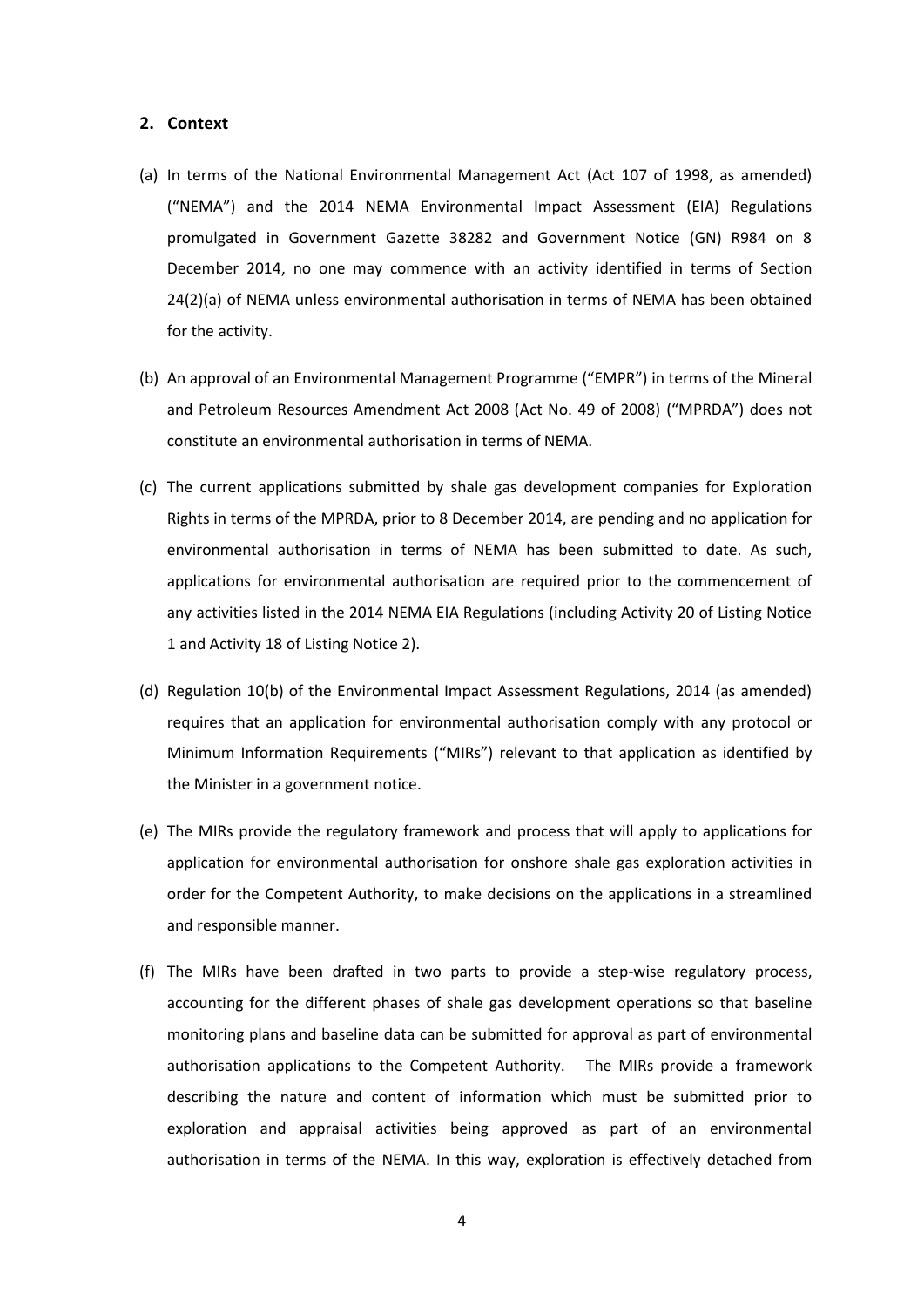production via continuous Environmental Impact Assessments that account for the environmental and operational baseline data obtained during the preceding activities.

(g) The MIRs apply to shale gas exploration activities and must be read with Technical Regulations for Petroleum Exploration and Exploitation in terms of the Mineral and Petroleum Resources Development Act, 2002 (Act No. 28 of 2002) and any other applicable Acts, regulations or guidelines. MIRs for shale gas appraisal activities will be developed separately.

#### <span id="page-4-0"></span>**3. Shale gas exploration activities**

(a) **Exploration** activities are the first stage of the shale gas development cycle. They are typically concentrated in the initial 3-5 years, but are undertaken throughout the entire development cycle to inform the location of additional exploration and production activities if shale gas is found in suitable concentrations and flow rates. Exploration activities include 2-D seismics, 3-D seismics, vertical exploration wells, road development, trucks, water management and waste management.

#### <span id="page-4-1"></span>**4. Application for environmental authorisation for exploration**

#### <span id="page-4-2"></span>(1) **Application**

- (a) Exploration activities for shale gas are subject to the requirements of the NEMA and any relevant Specific Environmental Management Acts.
- (b) Before exploration activities related to shale gas may commence, the holder must be in possession of an Environmental Authorisation in terms of the Environmental Impact Assessment Regulations, 2014.
- (c) The Competent Authority, with the Departments of Environmental Affairs, Science and Technology, Energy, Water & Sanitation, Agriculture Forestry and Fisheries; along with the relevant Provincial and Local Authorities, must be identified as interested and affected parties for the purposes of public participation to be undertaken as part of the Environmental Impact Assessment process.
- (d) The South African National Biodiversity Institute, the Council of Geosciences and the Council for Scientific and Industrial Research must be identified as interested and affected parties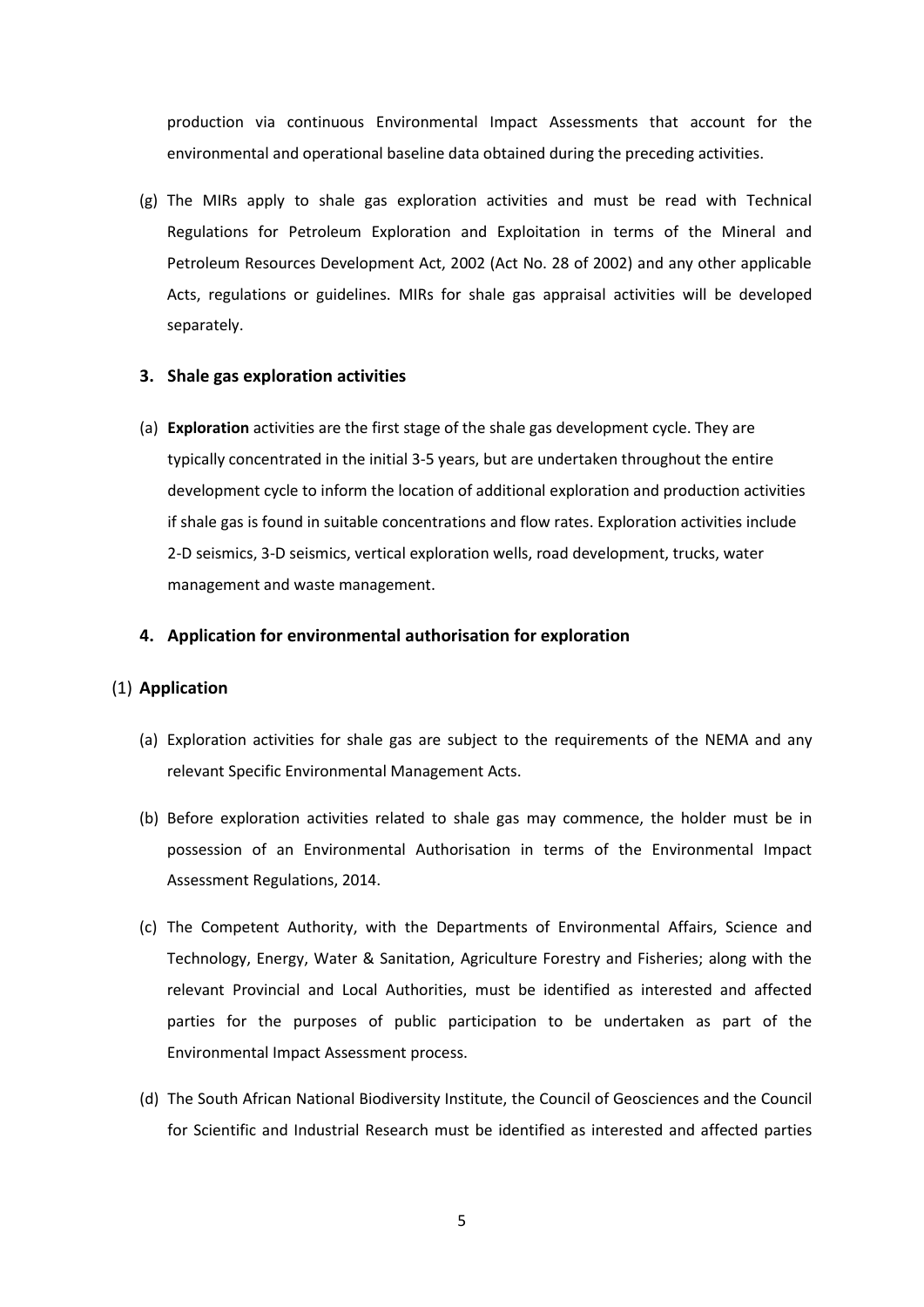for the purposes of public participation to be undertaken as part of the Environmental Impact Assessment process.

- (e) An Proponent should, together with an application for environmental authorisation, also submit, for consideration to the Competent Authority, a –
	- i. Screening site-selection report;
	- ii. Shale gas exploration work programme; and
	- iii. Baseline monitoring programme for appraisal.

#### <span id="page-5-0"></span>(2) **Screening site selection report**

- (a) Potential exploration sites within an area where the Proponent holds an approved Exploration Right should be identified through a thorough screening site selection report which –
	- i. considers all environmental sensitivities based on existing and up-to-date spatial datasets. Datasets are obtainable from the Department of Environmental Affairs;
	- ii. considers the sensitivity of the Square Kilometre Array, the regulatory requirements of the Karoo Central Astronomy Advantage Area Astronomy in terms of the Geographic Advantage (AGA) Act, Act No.21 of 2007 and the Southern African Large Telescope in Sutherland, declared in terms of the AGA Act;
	- iii. considers the availability of existing services, infrastructure, and resources;
	- iv. identifies and confirms preferred sites, through a detailed site selection process, which includes an impact assessment process inclusive of cumulative impact and a ranking process of all the identified alternatives focusing on the geographical, physical, biological, social, economic, and cultural aspects of the environment.
- (b) The screening site selection report must contain information that is necessary for a proper understanding of the site selection process, informing all preferred alternatives. The scope of the screening site selection report must include –
	- i. documented public notification and consultation for the sites included in the screening site-selection report; and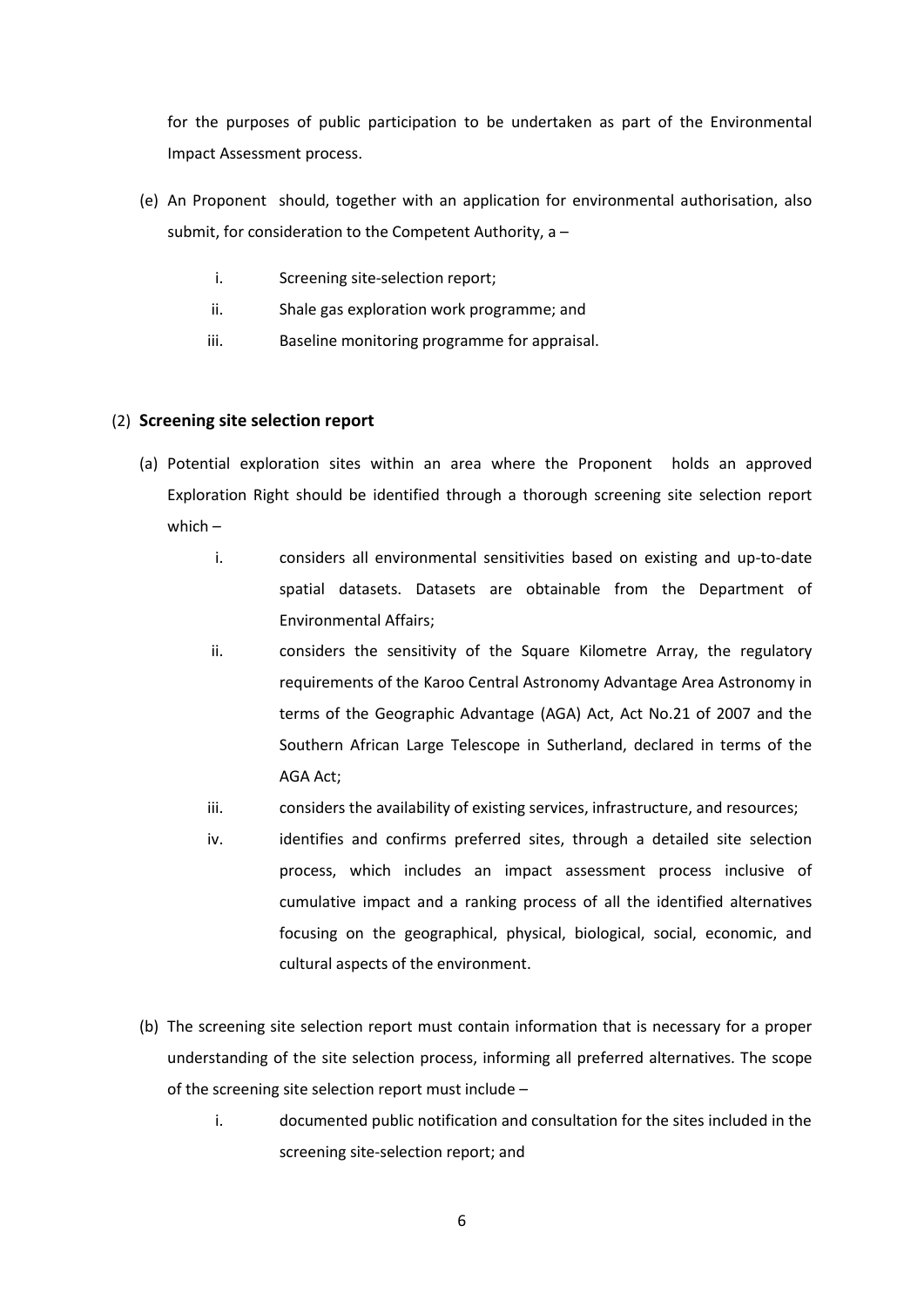- ii. maps containing all considered environmental and social sensitivities, buffers, and existing services, infrastructure and resources.
- (c) The Competent Authority must consider the screening site selection report and
	- i. where needed request additional information or adaptive changes which consider local environmental and social sensitivities;
	- ii. decide to accept, or reject, all or some of the sites proposed in the screening site selection report to be assessed in the EIA phase; and
	- iii. decide to accept or reject the baseline monitoring programme for appraisal.

#### <span id="page-6-0"></span>(3) **Shale gas exploration work programme**

- (a) A shale gas exploration work programme must be produced which contains the information that is necessary for a proper understanding of the long-term plans of the exploration operations, and must include–
	- i. The proposed locations of seismic surveys, stratigraphic and exploration wells within the Exploration Right area;
	- ii. A description of the type of seismic survey to be used;
	- iii. The well design risk assessment which includes proposed control measures and an early warning monitoring and response system for failures, spills and contamination events.

#### <span id="page-6-1"></span>(4) **Baseline monitoring programme for appraisal**

(a) A baseline monitoring programme for appraisal must be submitted to the Competent Authority and relevant departments. The baseline monitoring programme for appraisal must be submitted together with the exploration Environmental Impact Assessment application. The baseline monitoring programme for appraisal must detail the nature of the monitoring programme and the methods for data collection. The baseline monitoring programme for appraisal must immediately commence following approval of the application for environmental authorisation by the Competent Authority to run concurrently with the exploration Environmental Impact Assessment process.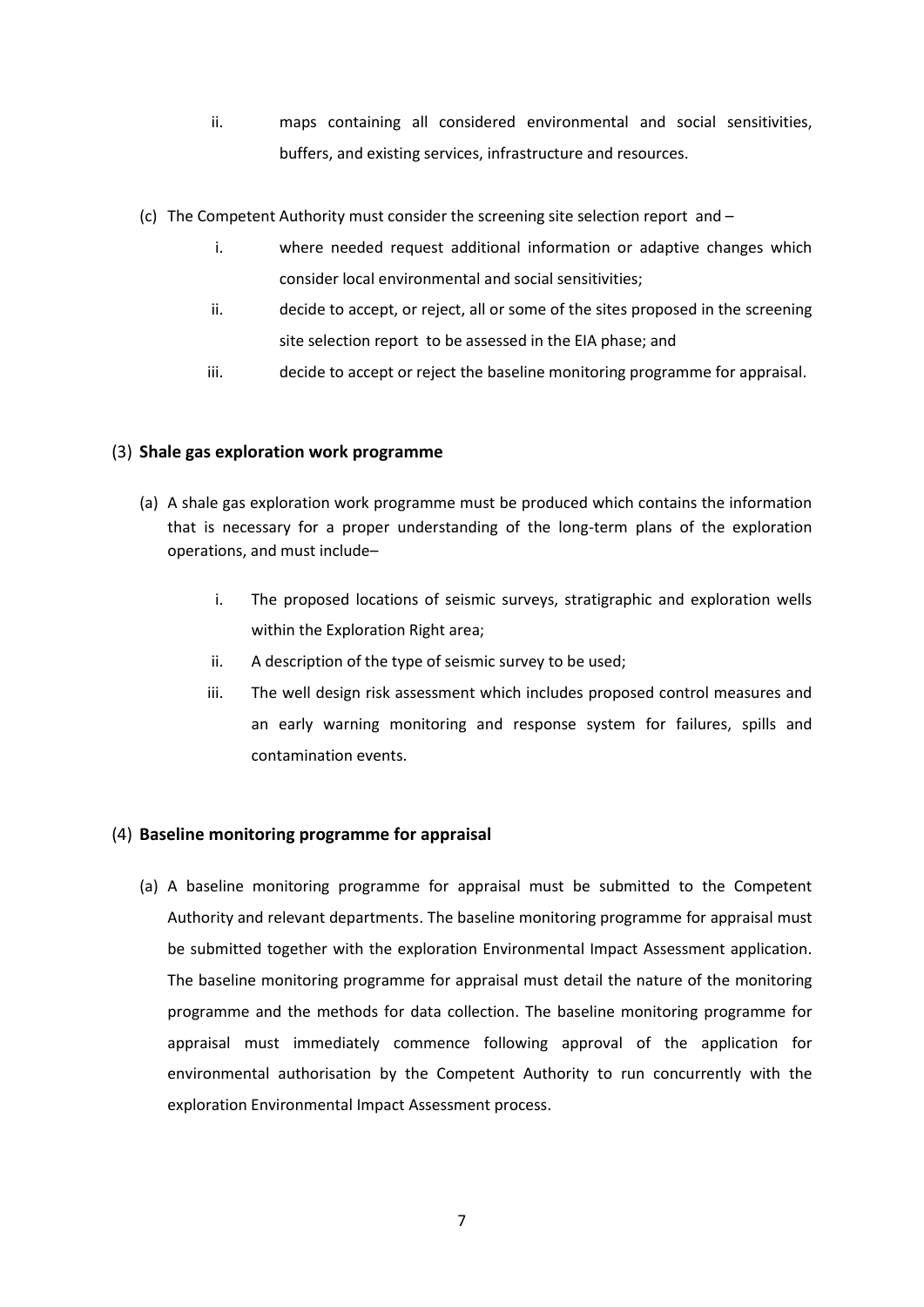- (b) The baseline monitoring programme for appraisal, which must be approved by the Competent Authority with the exploration Environmental Impact Assessment application, must include –
	- i. Relevant geological information;
	- ii. a surface water baseline monitoring plan which will be considered by the Department of Water and Sanitation;
	- iii. a groundwater baseline monitoring plan which will be considered by the Department of Water and Sanitation and by the Council for Geoscience;
	- iv. a seismicity baseline monitoring plan which will be considered by the Council for Geoscience;
	- v. an air quality and greenhouse gas baseline monitoring plan which will be considered by the Department of Environmental Affairs: Air Quality Directorate;
	- vi. a biodiversity baseline monitoring plan which will be considered by the Department of Environmental Affairs: Biodiversity Directorate;
	- vii. a road infrastructure baseline monitoring plan,
	- viii. the siting of the various monitoring devices and stations;
	- ix. the sampling methodology for each plan;
	- x. the monitoring points for each plan;
	- xi. the monitoring parameters for each plan;
	- xii. the monitoring frequency for each plan; and
	- xiii. the reporting frequency for each plan.
- (c) The designated Competent Authorities must consider the baseline monitoring programme for appraisal and –
	- i. where needed request additional information and adaptation of the baseline monitoring programme if required; and
	- ii. decide to accept or reject the baseline monitoring programme for appraisal as part of the Environmental Impact Assessment application for exploration.

#### <span id="page-7-0"></span>**5. Baseline monitoring programme implementation and reporting**

- (a) The approved baseline monitoring programme for appraisal must commence as part of the Environmental Impact Assessment for exploration activities –
	- i. on sites which have been accepted by the Competent Authority after consideration of the screening site selection report; and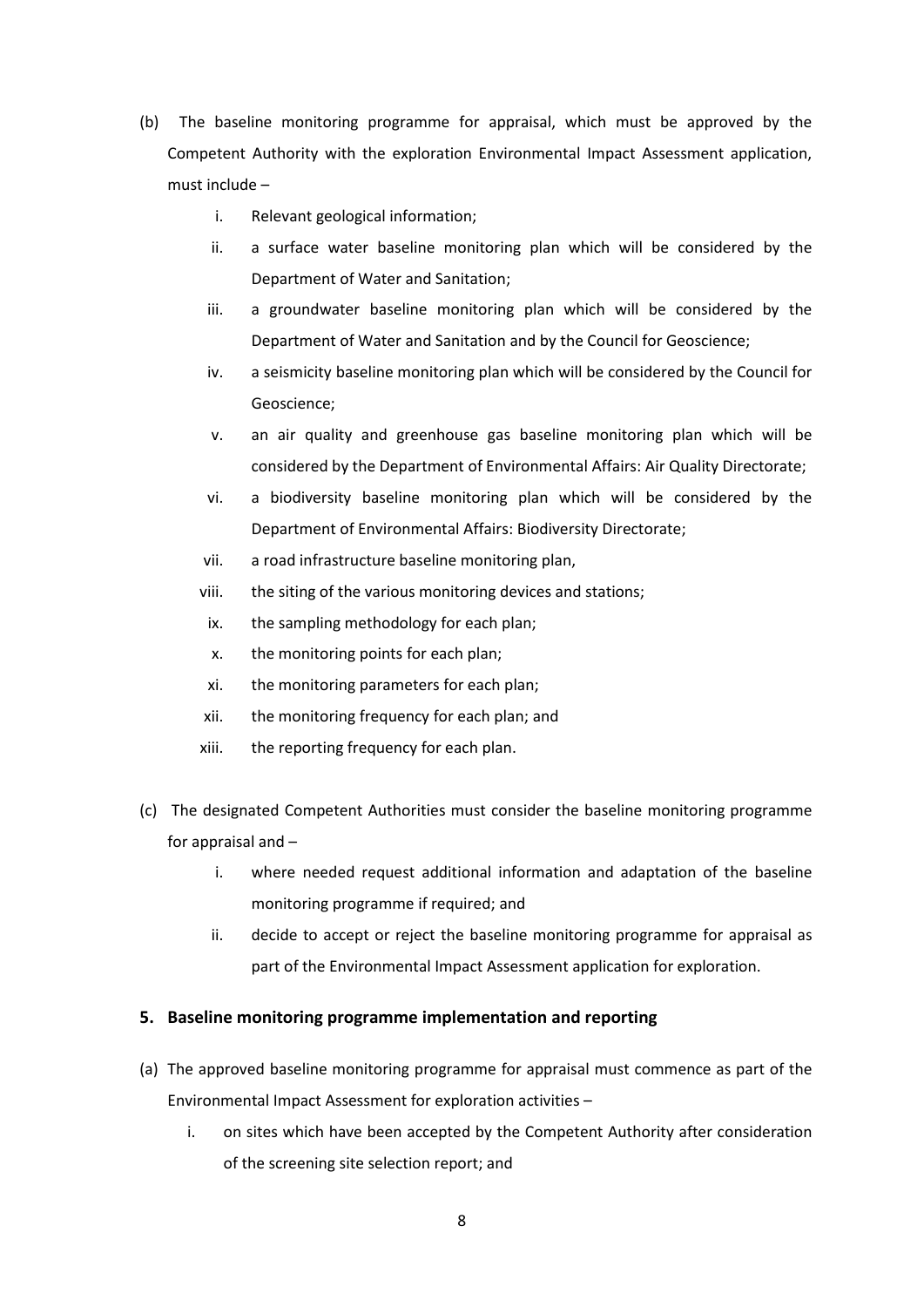- ii. in accordance with the baseline monitoring programme for appraisal which was accepted by the Competent Authority with submission of the application for environmental authorisation.
- (b) The baseline monitoring programme for appraisal must be overseen by a specialised interdepartmental monitoring unit to be established under the existing shale gas monitoring committee consisting of appointed panel members from those Departments governing the One Environmental System, namely: Water and Sanitation, Environmental Affairs and Mineral Resources.
- (c) The draft baseline monitoring programme and data that it generates must be peer reviewed by a minimum of two independent and recognised experts.
- (d) Analysis of baseline data collected during the baseline monitoring programme for appraisal must be executed using relevant nationally and internationally accredited facilities and according to relevant national norms and standards, or international norms and standards if relevant.
- (e) Baseline data should be collected for a period of 12 months in the case of seismicity, air quality and greenhouse gas emissions, biodiversity, and road infrastructure. Baseline data should be collected for a period of time, no shorter than 36 months in the case of surface water and groundwater. All data must be collected, coordinated and logged by the project proponent under the guidance of the Environmental Assessment Practitioner and interdepartmental monitoring unit.
- (a) Baseline monitoring reports for appraisal must be submitted prior to decision-making on the appraisal Environmental Impact Assessment process where the data will be publically disclosed. There must be disclosure of information on water use, volumes and characteristics of wastewater and air emissions, and fracking fluid additives and volumes, which must be displayed, on an ongoing basis, on a public disclosure register for all phases of the project life-cycle.
- (f) The results must, at a minimum, include a detailed description of the sampling and testing conducted, including duplicate samples, the chain of custody of the samples and quality control of the testing.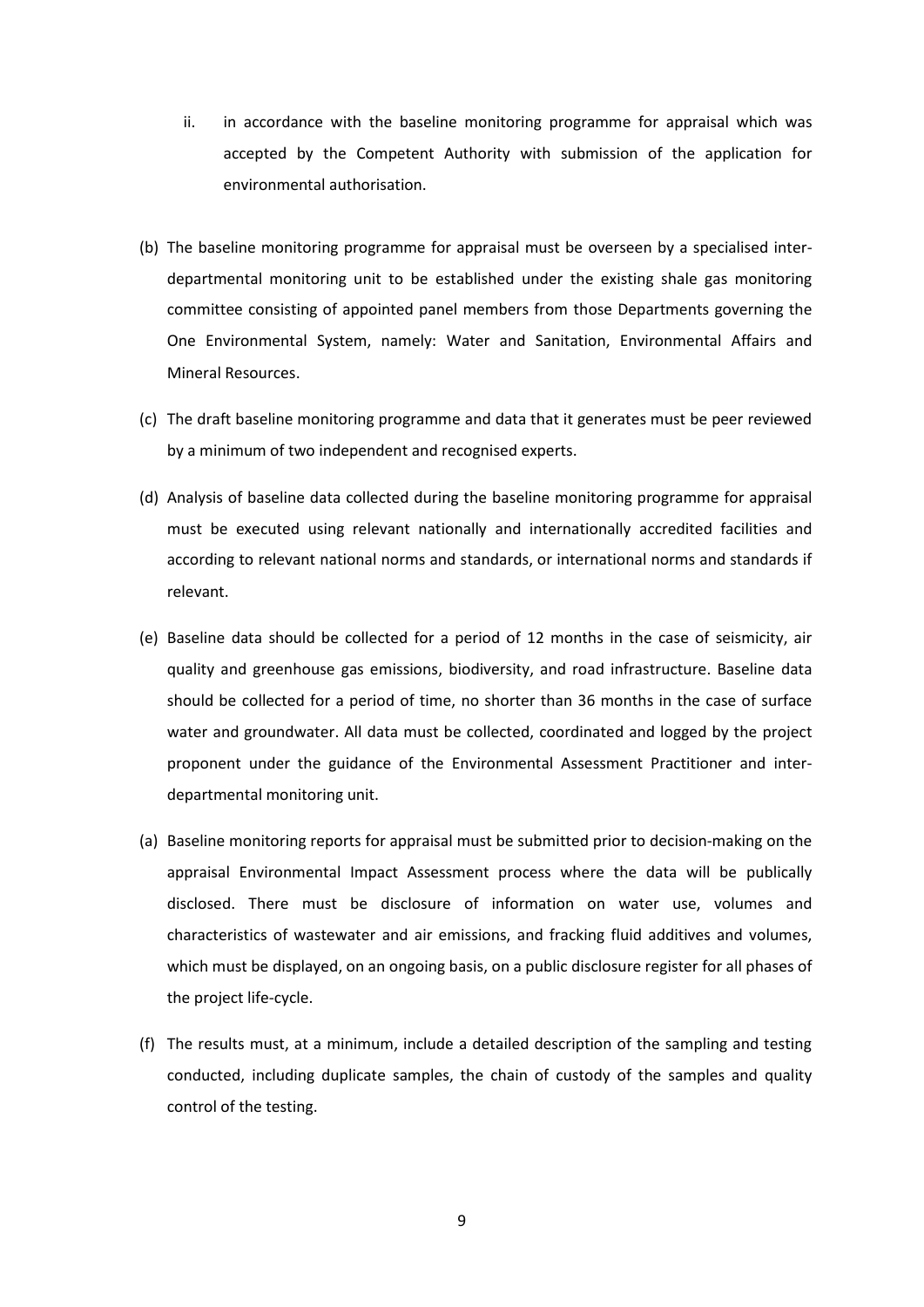#### <span id="page-9-0"></span>(5) **Geological information and groundwater baseline monitoring**

- (a) As part of the baseline monitoring report for appraisal, submitted to the Competent Authority during the Environmental Impact Assessment process for appraisal, a Proponent must describe geological information and assess the current quality and quantity of groundwater and other geohydrological features of the approved sites prior to appraisal activities and submit a groundwater baseline monitoring report to the designated agency for approval.
- (b) The report must be submitted to the Competent Authority as part of the Environmental Impact Assessment for appraisal. The report must be compiled in partnership with the Environmental Assessment Practitioner and inter-departmental monitoring unit, and as a minimum include the following information –
	- i. geological map of the area (that can encompass several hydraulic fracturing sites for appraisal) at the appropriate scale and with details that will allow understanding of the potential structural aspects;
	- ii. analysis of all available geological information such as published and unpublished map sheets, satellite imagery and published and unpublished scientific papers;
	- iii. data from stratigraphic exploration boreholes to understand the regional stratigraphy and possible structural complexity. Proposed depth(s) to the top and the bottom of the formation into which well fracturing fluids are proposed to be injected;
	- iv. borehole analysis: core logging, downhole geophysics, camera, water strikes, hydrogeochemical character, injection tests in fractures or formations;
	- v. physical and chemical properties of the stratigraphic formations such as porosity, permeability, naturally occurring fissures and fractures, total organic carbon, clay and mineralogy;
	- vi. cross sections of the study area based on surface geology, exploration borehole and geophysical profiling showing the stratigraphy, including the presence and morphology of dolerite and kimberlite and tectonic structures;
	- vii. groundwater and deep groundwater assessment;
	- viii. a hydrocensus fulfilling the standard requirements of the Department responsible for water indicating all potentially affected water resources, at least 3 kilometres radius from the furthest point of horizontal drilling, as well as identify priority water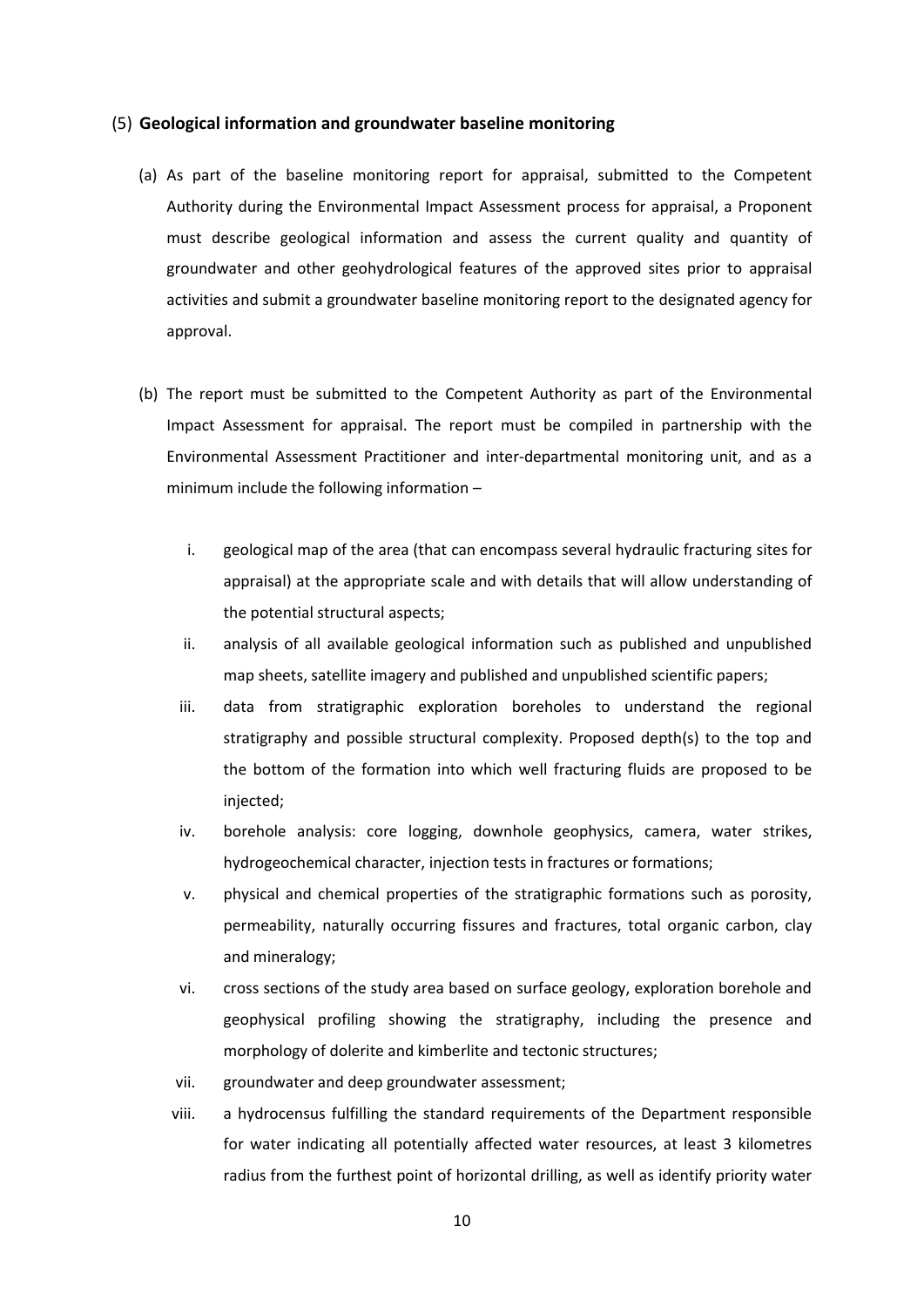source areas and domestic groundwater supplies indicated on relevant geohydrological maps; and

ix. models of fluid migration within the target geological formation.

#### <span id="page-10-0"></span>(6) **Surface water baseline monitoring**

- (a) The report must be submitted to the Competent Authority as part of the Environmental Impact Assessment for appraisal. The report must be compiled in partnership with the Environmental Assessment Practitioner and inter-departmental monitoring unit, and as a minimum include the following information –
	- i. water quality monitoring data of resources within the appraisal work programme;
	- ii. water quantity monitoring data of resources within the appraisal work programme;
	- iii. habitat integrity monitoring data of resources within the appraisal work programme; and
	- iv. weather data such as daily precipitation and evaporation, regionally, and within the appraisal work programme.
	- (b) Surface water baseline monitoring should cover all four seasons, for a period not less than 36 months, including at least a wet and a dry year, at representative sites.

#### <span id="page-10-1"></span>(7) **Seismicity baseline monitoring**

- (a) The report must be submitted to the Competent Authority as part of the Environmental Impact Assessment for appraisal. The report must be compiled in partnership with the Environmental Assessment Practitioner and inter-departmental monitoring unit, and as a minimum include the following information –
	- i. all available background seismicity data;
	- ii. building typologies in the region;
	- iii. structural integrity of buildings and structures;
	- iv. desktop studies of existing geological maps;
	- v. identified stressed faults which must be avoided in the fracturing process;
	- vi. identified fracture behaviour of targeted formations;
	- vii. seismic reflection and refraction data where available;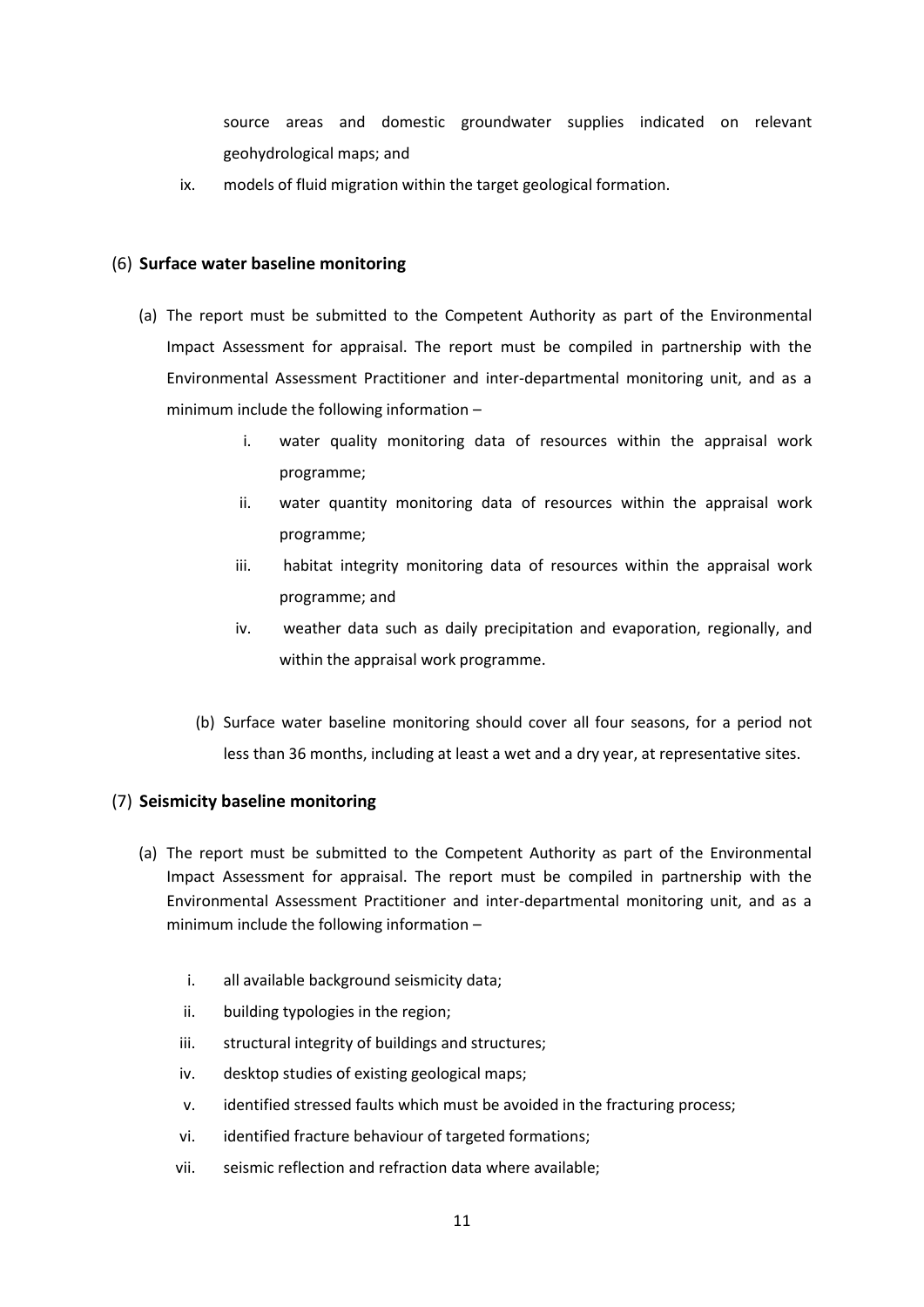- viii. stress data from proximal boreholes where available; and
- ix. other relevant available geophysical data such as gravity.

#### <span id="page-11-0"></span>(8) **Air quality and greenhouse gases baseline monitoring**

- (a) The report must be submitted to the Competent Authority as part of the Environmental Impact Assessment for appraisal. The report must be compiled in partnership with the Environmental Assessment Practitioner and inter-departmental monitoring unit, and as a minimum include the following information, as it regards environmental and human health –
	- i. NOx baseline concentrations;
	- ii.  $SO<sub>2</sub>$  baseline concentrations;
	- iii. PM baseline concentrations;
	- iv. VOCs baseline concentrations;
	- $v.$  CO<sub>2</sub> baseline concentrations; and
	- vi.  $N_2O$  baseline concentrations.

#### <span id="page-11-1"></span>(9) **Biodiversity baseline monitoring**

- (a) The report must be submitted to the Competent Authority as part of the Environmental Impact Assessment for appraisal. The report must be compiled in partnership with the Environmental Assessment Practitioner and inter-departmental monitoring unit, and as a minimum include the following information –
	- i. species diversity and abundance;
	- ii. habitats;
	- iii. terrestrial ecosystems;
	- iv. aquatic ecosystems; and
	- v. Broad-scale processes.

#### <span id="page-11-2"></span>(10) **Road infrastructure baseline monitoring**

(a) The report must be submitted to the Competent Authority as part of the Environmental Impact Assessment for appraisal. The report must be compiled in partnership with the Environmental Assessment Practitioner and inter-departmental monitoring unit, and as a minimum include the following information –

- i. condition of roads and bridges within affected by appraisal;
- ii. current traffic volumes;
- iii. remaining life of roads and bridges; and
- iv. pavement condition data.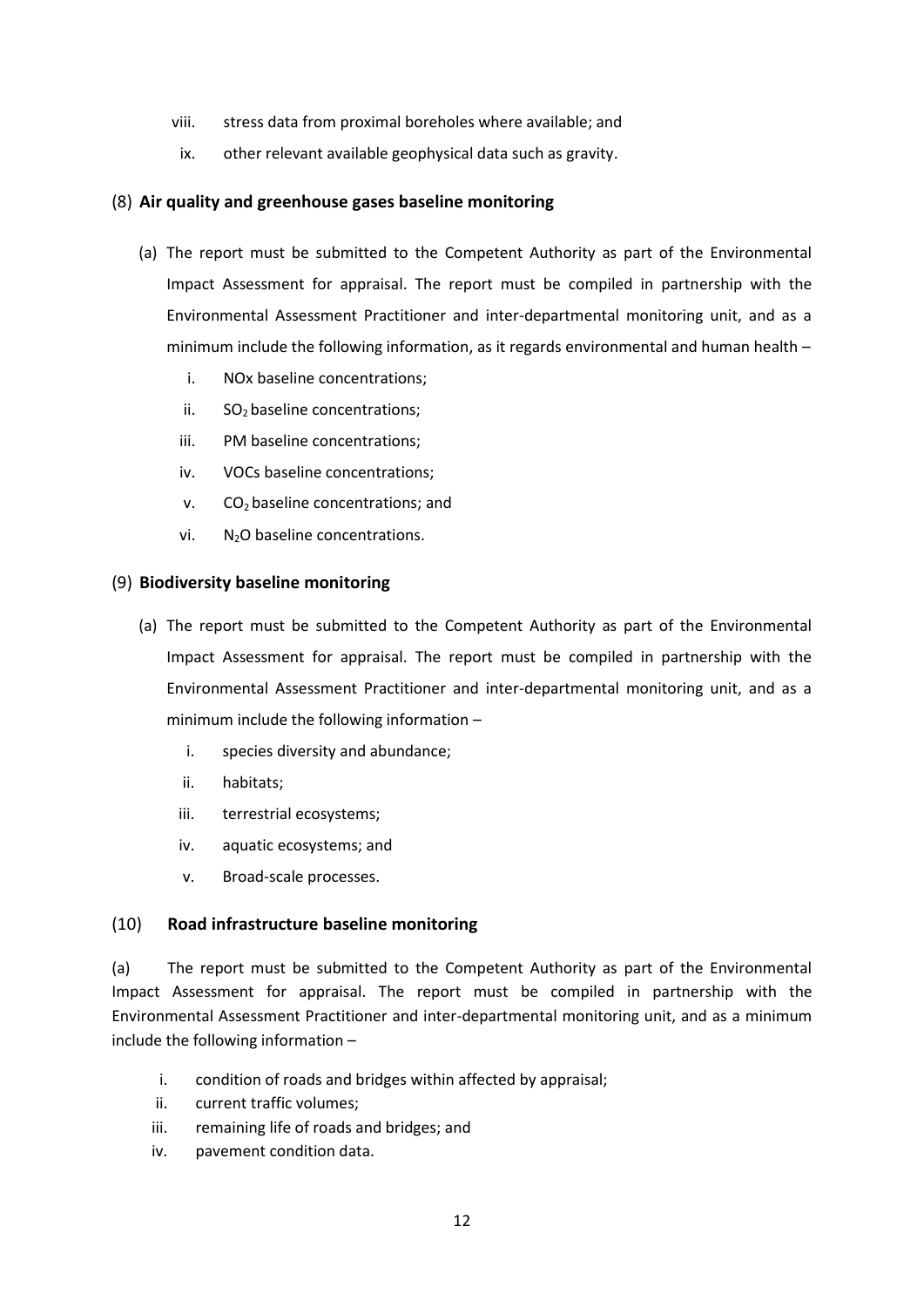#### <span id="page-12-0"></span>**6. Environmental Impact Assessment Process**

- (a) The Environmental Impact Assessment phase for exploration may commence after the dedicated competent authorities have accepted and approved the baseline monitoring programme for appraisal.
- (b) The Environmental Impact Assessment must
	- i. be executed in adherence to Appendix 3 of the Environmental Impact Assessment Regulations of 2014.

#### <span id="page-12-1"></span>**7. Specialist studies**

- (a) Specialist studies must be executed by relevant nationally accredited and independent specialists, and should be undertaken in adherence to Appendix 6 of the Environmental Impact Assessment Regulations of 2014.
- (b) The following specialist studies may be considered, depending on the scope of work outlined in the exploration work programme:
	- i. Biodiversity impact assessment consistent with applicable protocols (Appendix C);
	- ii. Agriculture impact assessment consistent with applicable protocols (Appendix D);
	- iii. Heritage resources impact assessment consistent with applicable protocols (Appendix E);
	- iv. Electromagnetic interference with applicable protocols (Appendix F);
	- v. Surface water and groundwater impact assessment;
	- vi. Noise impact assessment;
	- vii. Socio-economic impact assessment; and
	- viii. Waste management impact assessment.

#### <span id="page-12-2"></span>**8. Public Participation**

(a) Public participation should be undertaken during the Environmental Impact Assessment Phase in adherence to Chapter 6 of the Environmental Impact Assessment Regulations of 2014.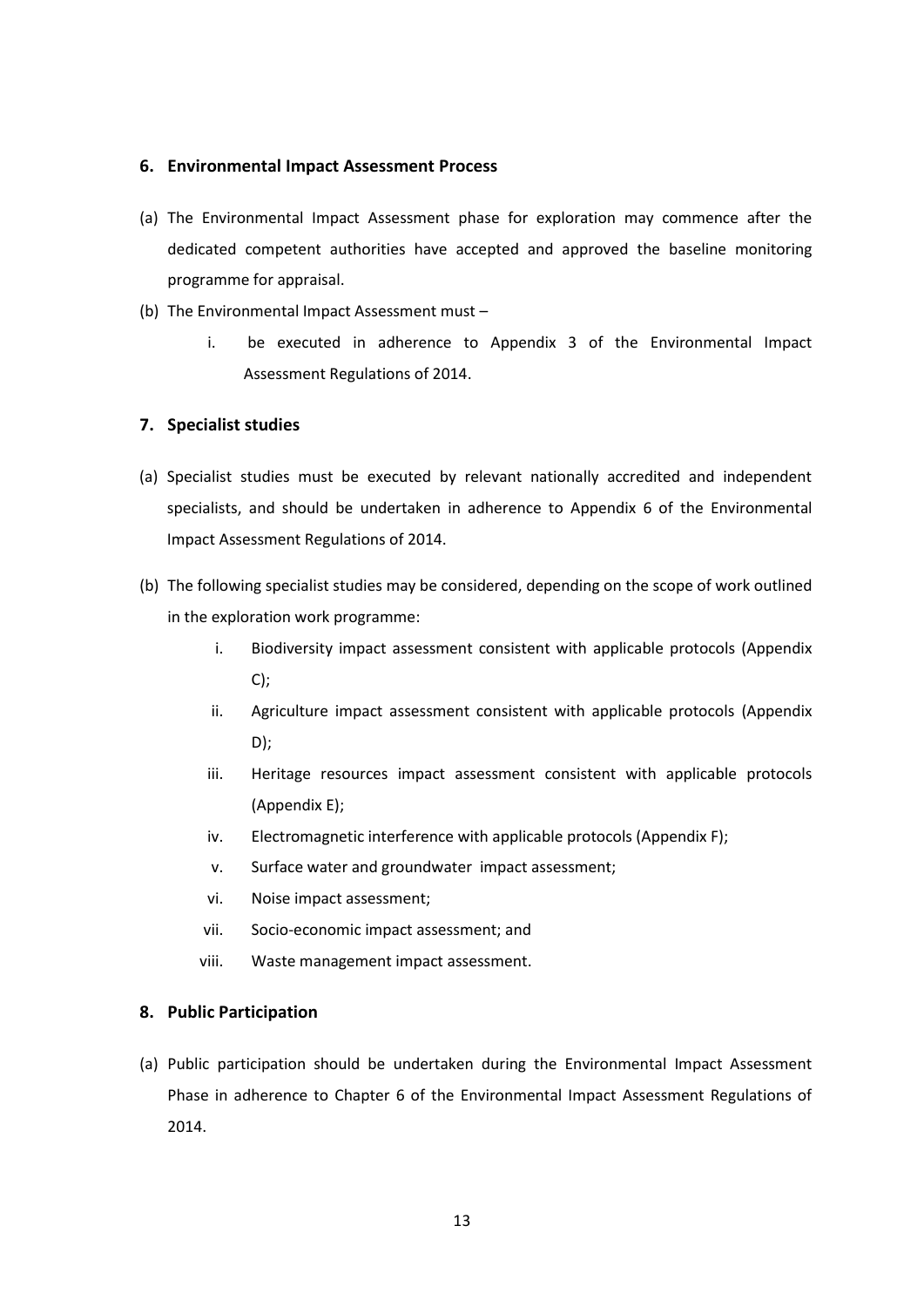#### <span id="page-13-0"></span>**9. Environmental Management Programme**

- (a) The Environmental Management Programme (EMPr) must adhere to the regulations as set out in Appendix 4 of the Environmental Impact Assessment Regulations of 2014 and contain at a minimum –
	- i. information on any proposed management, mitigation, protection or remedial measures that will be undertaken to address identified environmental impacts in respect of the following key phases of the project lifecycle –
		- − planning and design;
		- − pre-construction and construction activities;
		- − the operation or undertaking of the activity in question;
		- − the rehabilitation of the environment; and
		- − closure and post closure monitoring for legacy impacts.
	- ii. details of the person who prepared the EMPr; and the expertise of that person to prepare an EMPr;
	- iii. a detailed description of the aspects of the activity that are covered by the EMPr;
	- iv. information identifying the persons who will be responsible for the implementation of the measures;
	- v. information in respect of the mechanisms proposed for monitoring compliance with the environmental management programme and for reporting on the compliance;
	- vi. as far as is reasonably practicable, measures to rehabilitate the environment affected by the undertaking of any listed activity or specified activity to its natural or predetermined state or to a land use which conforms to the generally accepted principle of sustainable development; and
- vii. a description of the manner in which it intends to-
	- − modify, remedy, control or stop any action, activity or process which causes pollution or environmental degradation;
	- − remedy the cause of pollution or degradation and migration of pollutants; and
	- − comply with any prescribed environmental management standards or practices.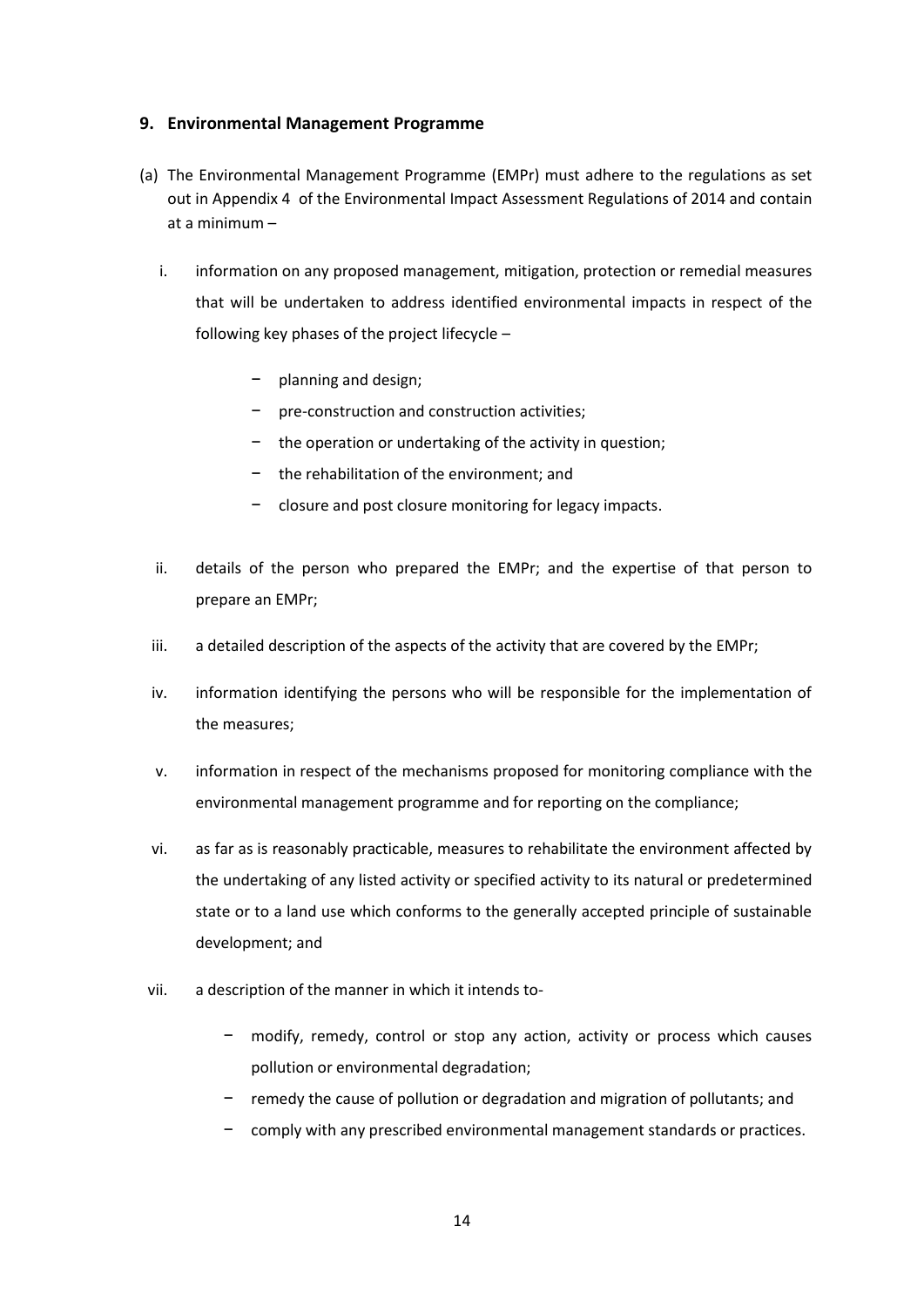- (b) The EMPr must, where appropriate, contain
	- i. time periods within which the measures contemplated in the EMPr must be implemented;
	- ii. measures regulating responsibilities for any environmental damage, pollution, pumping and treatment of extraneous water or ecological degradation as a result of exploration activities which may occur inside and outside the boundaries of the Exploration Right area; and
	- iii. an environmental awareness plan describing the manner in which-
		- − the Proponent intends to inform his or her employees of any environmental risk which may result from their work; and
		- − risks must be dealt with in order to avoid pollution or the degradation of the environment.
- (c) The Proponent and any person issued with an environmental authorisation
	- i. must at all times give effect to the general objectives of integrated environmental management laid down in Section 23 of the NEMA;
	- ii. must consider, investigate, assess and communicate the impact of his or her exploration activities on the environment;
	- iii. must manage all environmental impacts
		- in accordance with his or her approved EMPr, where appropriate; and
		- − as an integral part of the reconnaissance, prospecting or mining, exploration or production operation, unless the Minister of Minerals and Energy directs otherwise
- (d) must monitor and audit compliance with the requirements of the EMPr;

#### <span id="page-14-0"></span>**10. Subsequent environmental authorisations**

#### <span id="page-14-1"></span>(1) **Environmental authorisation for appraisal activities**

(a) The Proponent may apply for Environmental Authorisation for additional exploration or appraisal activities if –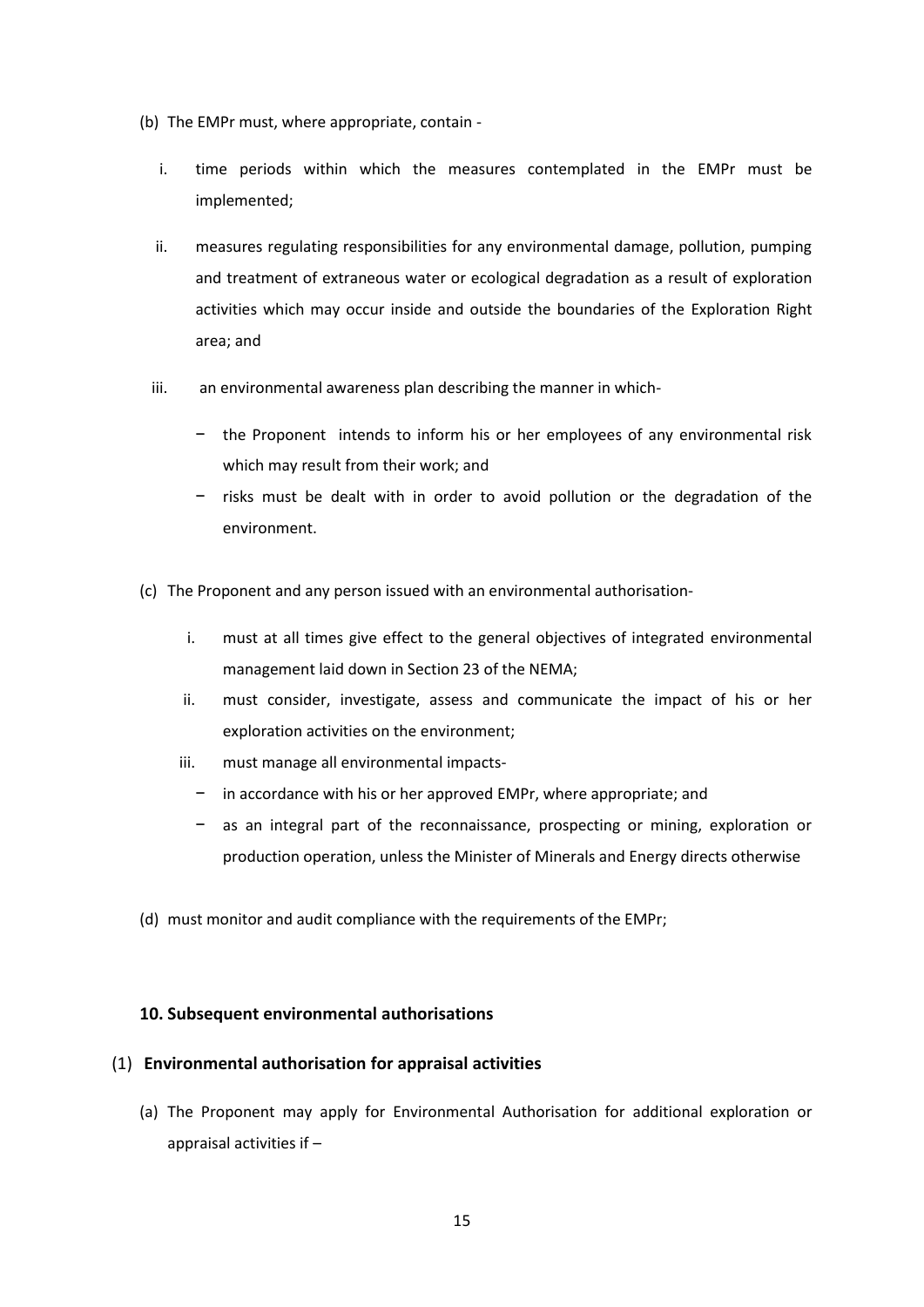- i. The application for Environmental Authorisation, screening site selection report, exploration work programme and baseline monitoring programme for appraisal are accepted by the Competent Authority; and
- ii. Following the Environmental Impact Assessment process for exploration, the application for Environmental Authorisation for exploration receives a positive decision and exploration activities are undertaken in a manner consistent with the associated EMPr.
- (b) Each Environmental Authorisation for exploration, based on the scope of work as outlined in the exploration work programme requires a separate Environmental Authorisation, which may be obtained by –
	- i. Specifying and assessing additional and cumulative impacts and actions based on continuous monitoring; and
	- ii. Updating the EMPr based on the continuous monitoring data and availability of new information.

#### <span id="page-15-0"></span>**11. Financial Penalties**

(a) Strict enforcement and penalties will be applied in the event of non-compliance of the Environmental Authorisation. Over and above the usual remedies such as suspension or revocation of the Environmental Authorisation, the Environmental Authorisation should provide for significant administrative penalties in the case of violations of conditions in the Environmental Authorisation and/or other legislative provisions.

#### <span id="page-15-1"></span>**12. Financial Provisioning for closure**

(a) An Proponent must provide details for financial provisioning for closure, contamination events and on-going life-cycle monitoring post well decommissioning as provided for in the National Environmental Management Act: Regulations: Financial provision for rehabilitation, closure and post closure of prospecting, exploration, mining or production operations (GN1147) No. 39425.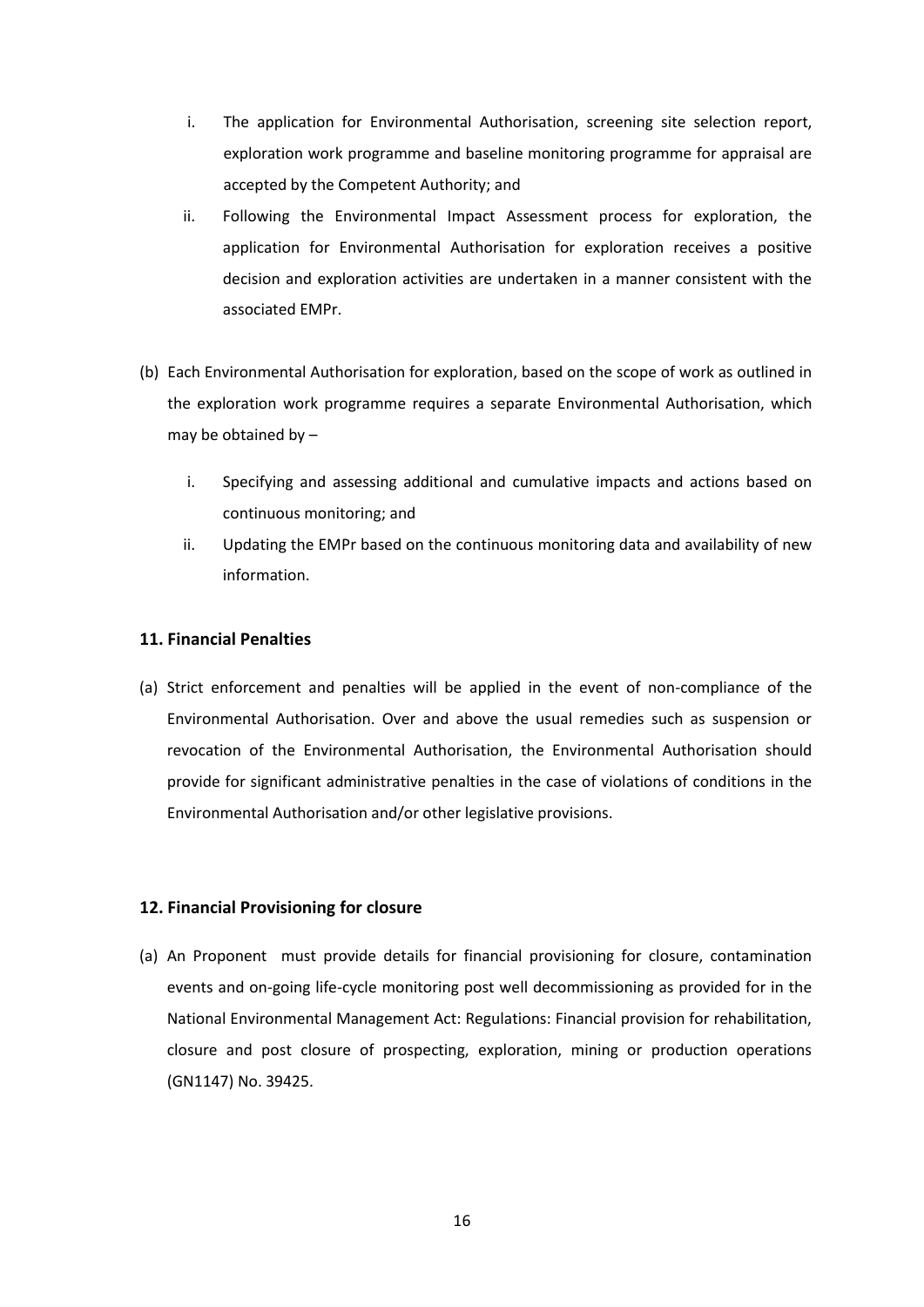**Appendix A: Pre-production phases of shale gas development activities showing the activities, timeframes and regulatory check that will be implemented as part of the MIRs for exploration and appraisal**

| Pre-production phases of shale gas development  |                                                                                                                                                                                                                                         |  |                                                                                                                                                                                                                                                                                                                                 |                                                  |                  |  |
|-------------------------------------------------|-----------------------------------------------------------------------------------------------------------------------------------------------------------------------------------------------------------------------------------------|--|---------------------------------------------------------------------------------------------------------------------------------------------------------------------------------------------------------------------------------------------------------------------------------------------------------------------------------|--------------------------------------------------|------------------|--|
| Phase                                           | Exploration                                                                                                                                                                                                                             |  | Appraisal                                                                                                                                                                                                                                                                                                                       |                                                  |                  |  |
| <b>Activities</b>                               | 2-D seismics, 3-D seismics,<br>vertical exploration wells,<br>roads, trucks, water and<br>waste management.                                                                                                                             |  | 2-D seismics, 3-D seismics,<br>vertical exploration wells,<br>horizontal exploration wells,<br>hydraulic fracturing, trucks,<br>water management, waste<br>management, flaring                                                                                                                                                  |                                                  | activities       |  |
| Typical<br>timeframe                            | 3 years                                                                                                                                                                                                                                 |  | 5 years                                                                                                                                                                                                                                                                                                                         |                                                  | <b>lesie dde</b> |  |
| Regulatory<br>$check -$<br>approval<br>required | Screening site-selection<br>1.<br>report<br>Shale gas exploration<br>2.<br>work programme<br><b>Baseline monitoring</b><br>3.<br>programme for appraisal<br>Environmental<br>4.<br>authorisation required<br>for exploration activities |  | Screening site-selection<br>1.<br>report<br>Shale gas appraisal work<br>2.<br>programme<br>Quantitative risk<br>3.<br>assessment report<br><b>Baseline monitoring</b><br>4.<br>programme for production<br>5.<br>Ongoing monitoring<br>programme<br>Environmental<br>6.<br>authorisation required for<br>exploration activities | Competent authority accept or rejects checks 1-6 | Commencement of  |  |
|                                                 | Three to five years baseline monitoring prior to hydraulic fracturing activities $\rightarrow$                                                                                                                                          |  |                                                                                                                                                                                                                                                                                                                                 |                                                  |                  |  |

#### **Appendix B: Decision-making mandates and permit requirements**

| <b>Decision</b> | Competent<br><b>Authority</b> | Legislation  | <b>Regulatory process</b>                    |
|-----------------|-------------------------------|--------------|----------------------------------------------|
| Exploration     | DMR and                       | <b>MPRDA</b> | <b>EMPr initial submissions made to PASA</b> |
| and             | <b>PASA</b>                   |              | in 2010 and 2011. DMR requested              |
| Production      |                               |              | EMPrs to be updated in November              |
| Rights          |                               |              | 2014. DMR has not yet decided on any         |
|                 |                               |              | of the existing Exploration Right            |
|                 |                               |              | applications.                                |
| Environmental   | DMR and PASA                  | <b>NFMA</b>  | No applications for Environmental            |
| Authorisation   |                               |              | Authorisation in terms of the NEMA           |
|                 |                               |              | have been submitted to date.                 |
|                 |                               |              | Applications would be guided by the          |
|                 |                               |              | <b>NEMA Minimum Information</b>              |
|                 |                               |              | Requirements (MIRs) amongst other            |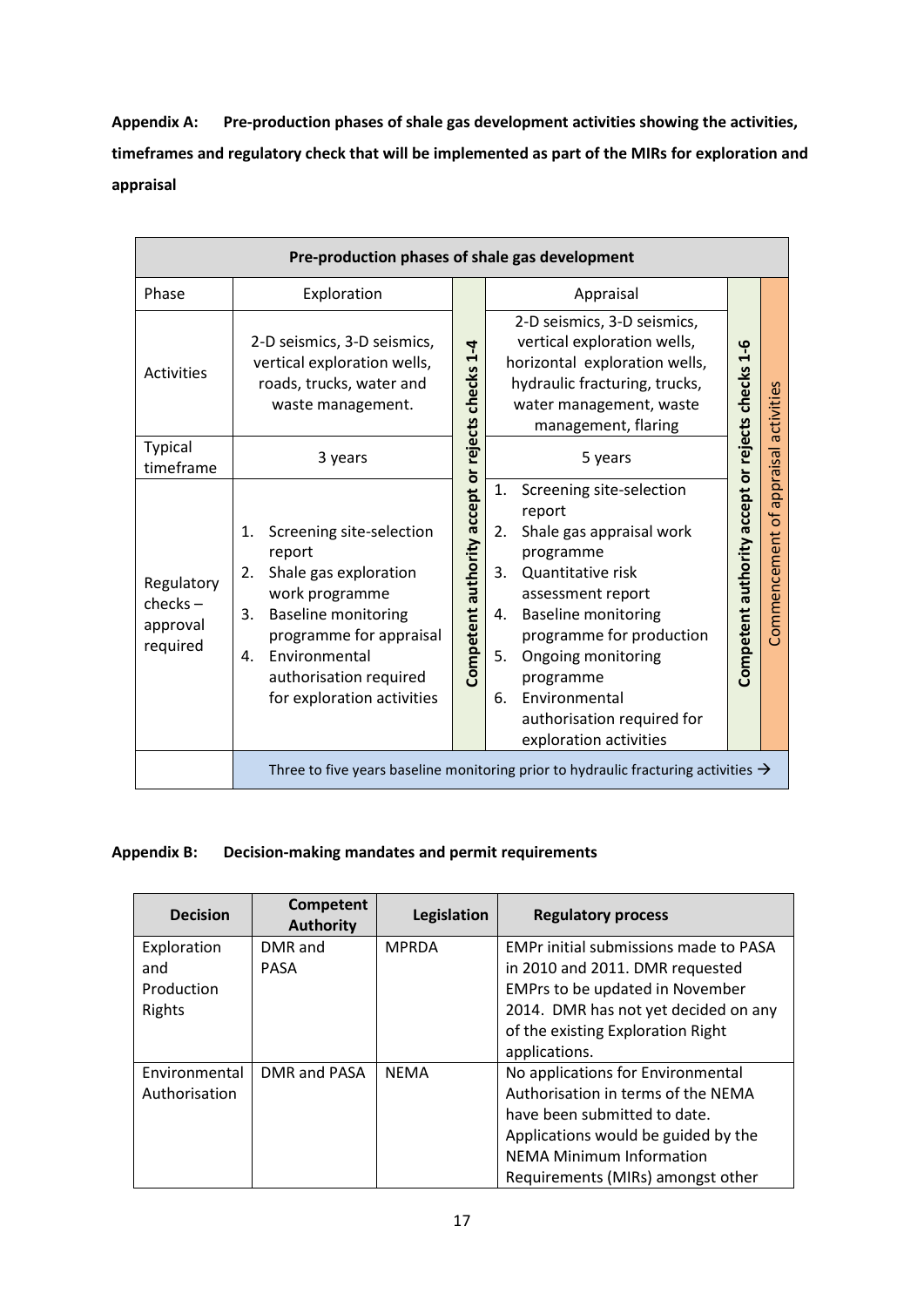| <b>Decision</b>                    | <b>Competent</b><br><b>Authority</b> | Legislation                     | <b>Regulatory process</b>                                                                                                                                                                                                                                                                                                                                                                                                                                                                                                                                                                                                            |
|------------------------------------|--------------------------------------|---------------------------------|--------------------------------------------------------------------------------------------------------------------------------------------------------------------------------------------------------------------------------------------------------------------------------------------------------------------------------------------------------------------------------------------------------------------------------------------------------------------------------------------------------------------------------------------------------------------------------------------------------------------------------------|
|                                    |                                      |                                 | legislation. DMR is the competent<br>authority with DEA providing decision<br>on appeals.                                                                                                                                                                                                                                                                                                                                                                                                                                                                                                                                            |
| Atmospheric<br>Emission<br>Licence | <b>DEA</b>                           | NEM:AQA                         | Integrated into the Environmental<br>Authorisation process with the<br>establishment of the One<br>Environmental System. DEA remain the<br>competent authority.                                                                                                                                                                                                                                                                                                                                                                                                                                                                      |
| <b>Waste License</b>               | <b>DMR</b>                           | NEM:WA                          | Integrated into the Environmental<br>Authorisation process with the<br>establishment of the One<br>Environmental System. DMR are the<br>competent authority.                                                                                                                                                                                                                                                                                                                                                                                                                                                                         |
| <b>Water Use</b><br>License        | <b>DWS</b>                           | <b>NWA</b>                      | Integrated into the Environmental<br>Authorisation process with the<br>establishment of the One<br>Environmental System. DWS are the<br>competent authority. The Catchment<br>Management Agencies will process all<br>applications but the final authority to<br>issue the license will be National Office<br>- currently the Director General<br>possibly later the Deputy-Director<br>General of Water Sector Regulation.                                                                                                                                                                                                          |
| Municipal<br>Planning<br>Decision  | Relevant local<br>authority          | SPLUMA,<br>LUPA and By-<br>laws | For non-invasive 3-D seismic surveys<br>rezoning will not be required. For the<br>development of well pads, regional                                                                                                                                                                                                                                                                                                                                                                                                                                                                                                                 |
| Provincial<br>Planning<br>Decision | Provincial<br>competent<br>authority | SPLUMA<br>and<br><b>LUPA</b>    | services, infrastructure servitudes,<br>wastewater treatment works, housing<br>developments, camps, gravel pits,<br>landfill sites, roads, the subdivision of<br>farmland etc., these will require<br>rezoning. A Municipal Application must<br>be submitted to the Municipality or in<br>some cases (if the general welfare of<br>the inhabitants of the region are<br>affected) the land development<br>applications could require provincial<br>approval and in other instances when<br>the activity is considered a national<br>interest, the national Minister<br>responsible for SPLUMA then has<br>decision-making oversight. |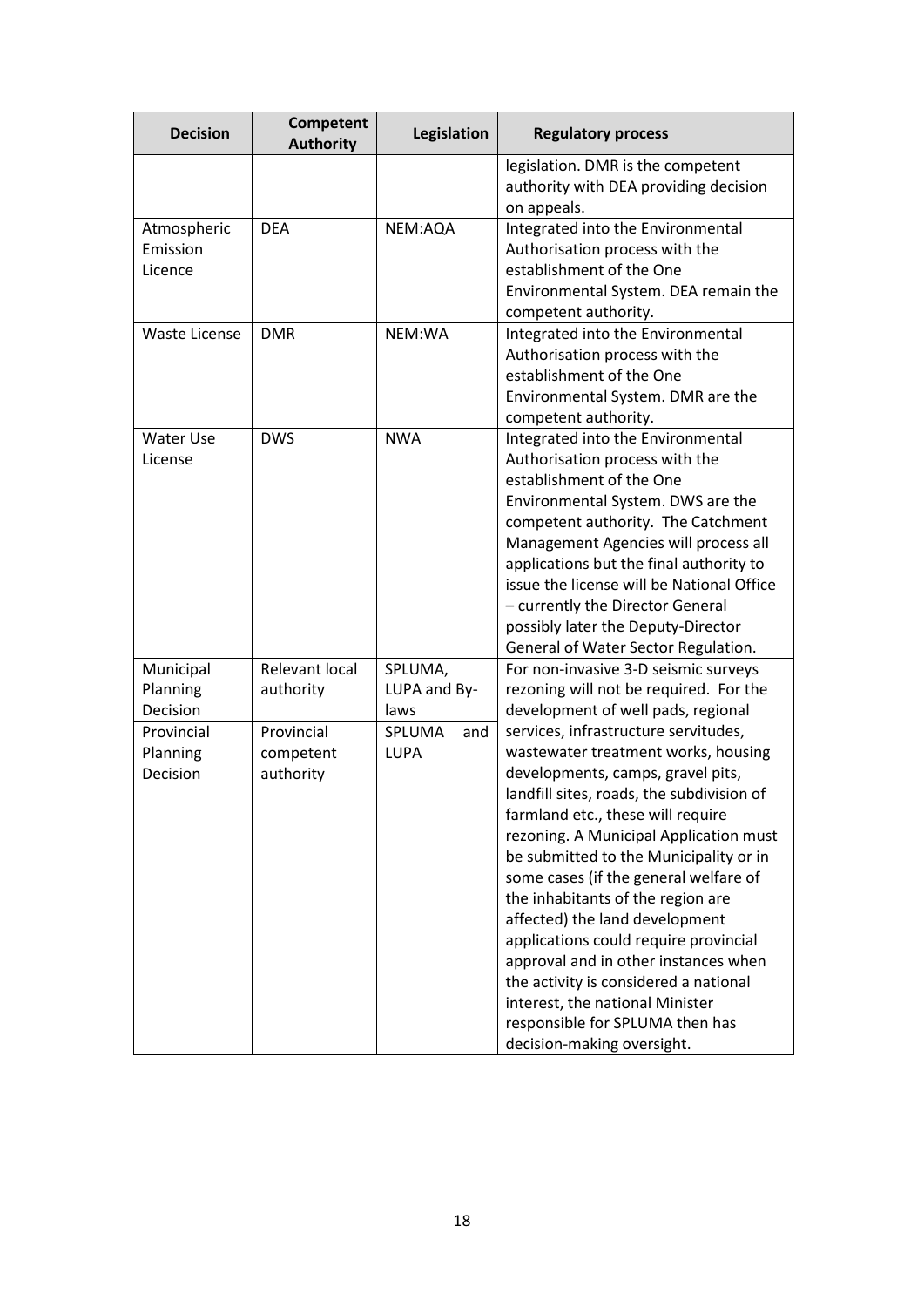### Appendix C: Protocol for biodiversity assessments

| Colour          | Sensitivity                                                                                                                                                                                                                                                                                                                                                                                                                                       | Interpretation of Sensitivity                                                                                                                                                                                                                                                                                                                                                                                                                                                                                                                                 | <b>Further Assessment Requirements</b>                                                                                                                                                                                                                                                    |
|-----------------|---------------------------------------------------------------------------------------------------------------------------------------------------------------------------------------------------------------------------------------------------------------------------------------------------------------------------------------------------------------------------------------------------------------------------------------------------|---------------------------------------------------------------------------------------------------------------------------------------------------------------------------------------------------------------------------------------------------------------------------------------------------------------------------------------------------------------------------------------------------------------------------------------------------------------------------------------------------------------------------------------------------------------|-------------------------------------------------------------------------------------------------------------------------------------------------------------------------------------------------------------------------------------------------------------------------------------------|
| <b>Dark Red</b> | Very High                                                                                                                                                                                                                                                                                                                                                                                                                                         | No loss or degradation of Very High sensitivity areas is<br>acceptable. These areas are irreplaceable and no<br>ecologically equivalent areas exist for securing the<br>features they contain.                                                                                                                                                                                                                                                                                                                                                                | Full biodiversity impact assessment conducted by competent<br>terrestrial ecologist is required (Level 1 assessment as<br>contemplated in Part 3 Chapter 4 of the Strategic Environmental<br>Assessment for Electricity Grid Infrastructure (2016)).                                      |
| <b>Red</b>      | High<br>In High sensitivity areas, loss or degradation is acceptable<br>only if ecologically equivalent sites are identified and<br>secured through biodiversity offsets or equivalent<br>mechanisms. An ecologically equivalent site means a site<br>that contains equivalent ecological processes,<br>ecosystems and species, and that compensates for the<br>full ecological impact of the activity as identified through<br>a detailed study. |                                                                                                                                                                                                                                                                                                                                                                                                                                                                                                                                                               | Full biodiversity impact assessment conducted by competent<br>terrestrial ecologist, plus an ecological offset study is required.<br>(Level 1 assessment as contemplated in Part 3 Chapter 4 of the<br>Strategic Environmental Assessment for Electricity Grid<br>Infrastructure (2016)). |
| Yellow          | Medium                                                                                                                                                                                                                                                                                                                                                                                                                                            | Other natural or semi-natural areas that do not contain<br>currently known sensitive or important features, and are<br>not required for meeting targets for representing<br>biodiversity or maintaining ecological processes.<br>Provided that Very High and High areas are secured, loss<br>of habitat in Medium sensitivity areas should not<br>compromise the ability to achieve biodiversity targets in<br>the Karoo, as long as the impacts in the Medium<br>sensitivity areas do not extend into adjacent areas of<br>higher importance or sensitivity. | Biodiversity impact assessment conducted by competent<br>terrestrial ecologist (Level 3 assessment as contemplated in<br>Part 3 Chapter 4 of the Strategic Environmental Assessment for<br>Electricity Grid Infrastructure (2016)).                                                       |
| Green           | Low                                                                                                                                                                                                                                                                                                                                                                                                                                               | Areas in which there is no remaining natural habitat, e.g.<br>urban areas, larger scale highly degraded areas, large<br>arable intensively farmed lands. Shale gas development<br>activities in these sites should result in minimal<br>biodiversity loss, as long as the impacts do not extend to<br>adjacent Very High and High sensitivity areas.                                                                                                                                                                                                          | Biodiversity impact assessment conducted by competent<br>terrestrial ecologist (Level 3 assessment as contemplated in Part<br>3 Chapter 4 of the Strategic Environmental Assessment for<br>Electricity Grid Infrastructure (2016)).                                                       |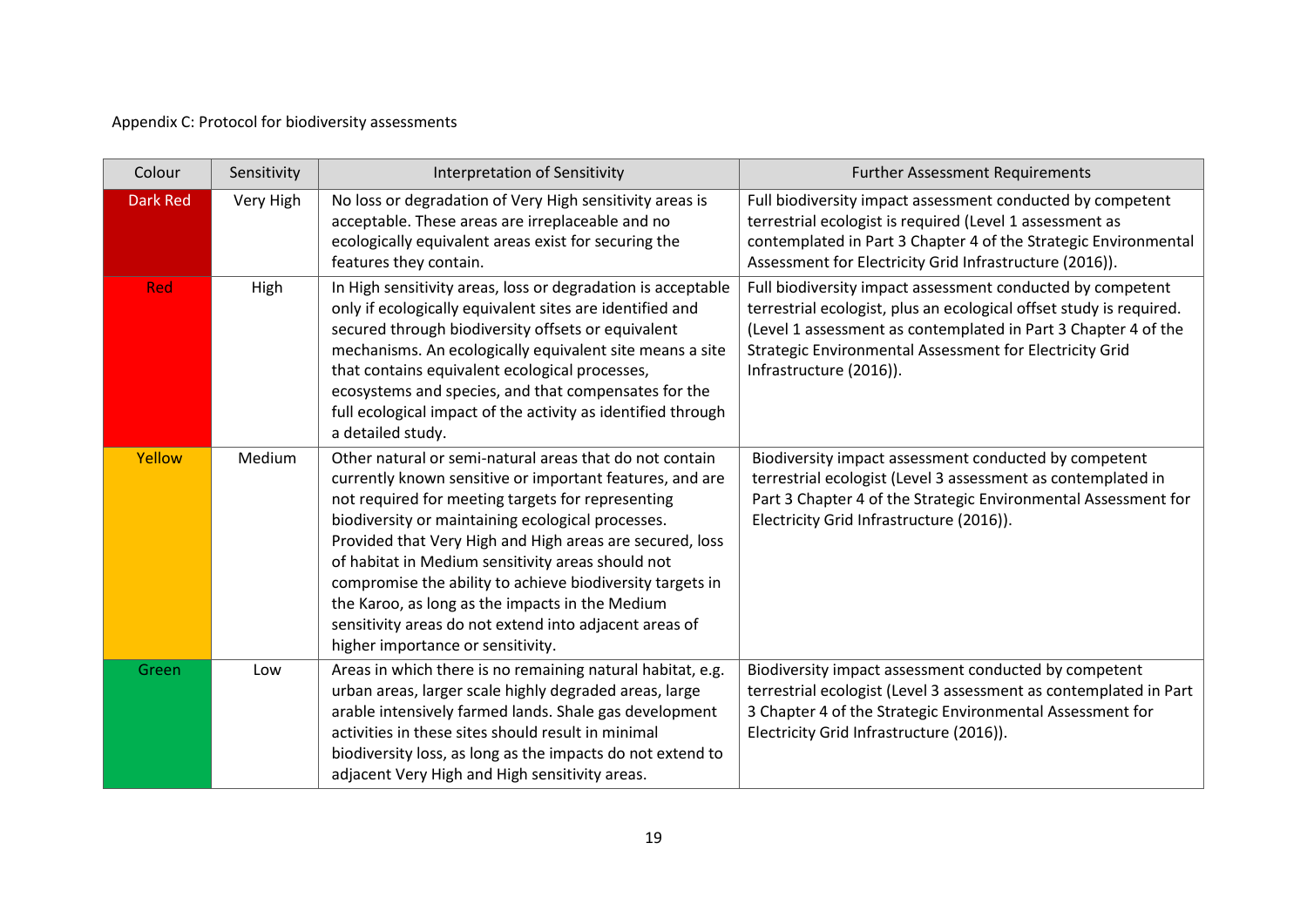### Appendix D: Protocol for agricultural assessments

| Sensitivity<br><b>Class</b> | Interpretation of Sensitivity               | Further assessment requirements for electricity grid infrastructure developments                                                                                                                                                                                                                                                                                                    |
|-----------------------------|---------------------------------------------|-------------------------------------------------------------------------------------------------------------------------------------------------------------------------------------------------------------------------------------------------------------------------------------------------------------------------------------------------------------------------------------|
| <b>Very High</b>            | Very High and High agricultural sensitivity | Should the development envelope be required to be located on areas identified as Very High<br>or High sensitivity as determined through the sensitivity mapping process, a comprehensive<br>Agricultural Impact Assessment shall be undertaken for such areas. The Agricultural Impact                                                                                              |
| <b>High</b>                 |                                             | Assessment shall be undertaken by a competent agricultural scientist undertaken in<br>accordance with the NEMA regulations pertaining to specialist reports and impact assessment.<br>The assessment of agricultural impacts and application for agricultural authorisation should be<br>by way of a report compiled and signed off by a SACNASP-registered agricultural scientist. |
| <b>Medium</b>               | Medium agricultural sensitivity             | Should the development envelope be required to be located on areas identified as Medium<br>sensitivity as determined through the sensitivity mapping process, a compliance statement by<br>a competent agricultural scientist is required.                                                                                                                                          |
| Low                         | Low agricultural sensitivity.               | Should the development envelope be required to be located on areas identified as Low<br>sensitivity as determined through the sensitivity mapping process, a compliance statement by<br>a competent agricultural scientist is required.                                                                                                                                             |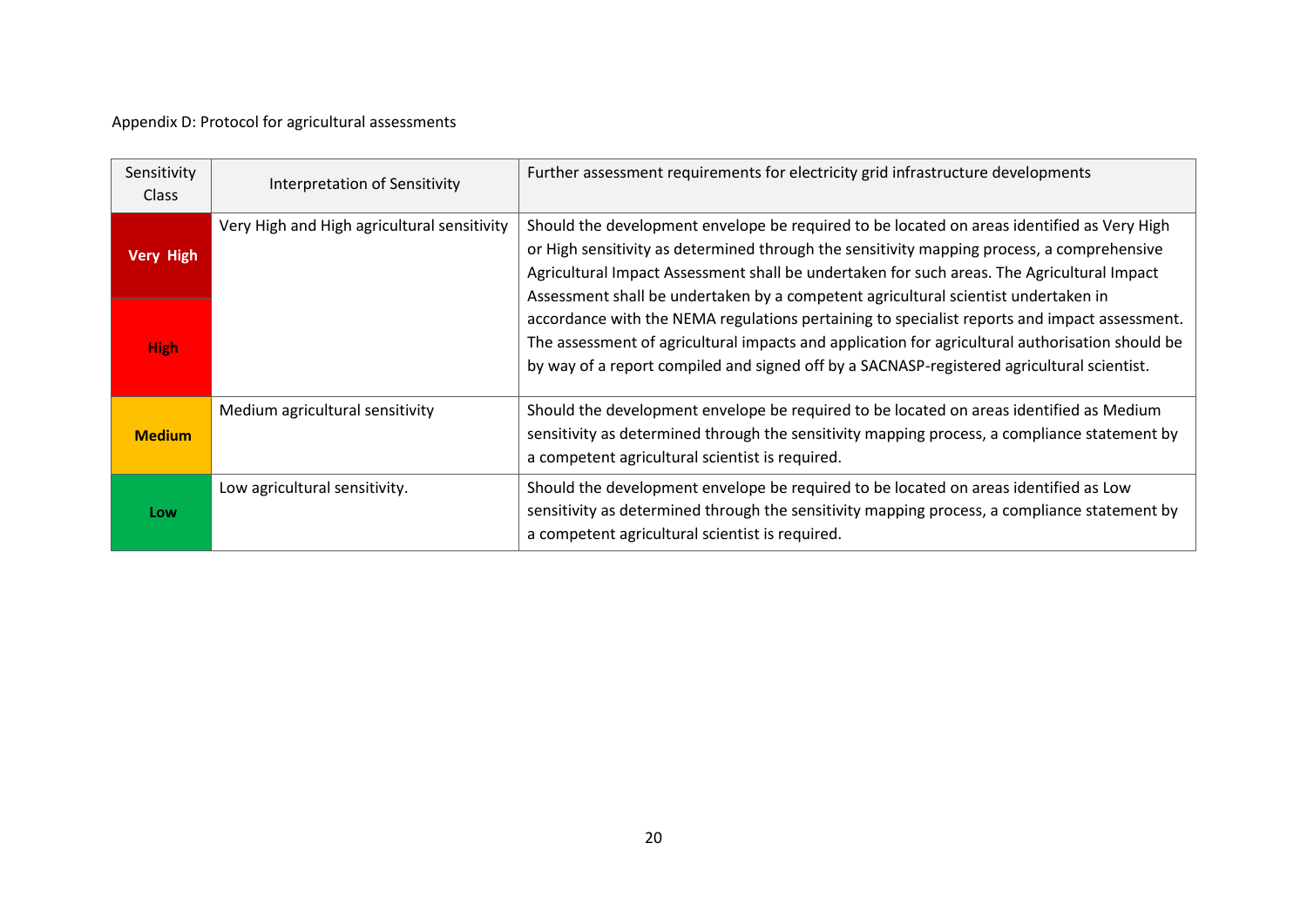Appendix E: Protocol for Heritage (including palaeontology) Impact Assessments

| Sensitivity<br><b>Class</b>     | Interpretation                                                                                                                                                                                                                                                                                                                                   | Assessments at project level                                                                                                                                                                                                                                                                                                                                                                                                                            | <b>Motivating for exemption from</b><br>an HIA                                                                                                                                                                                                                                                                                                                                                                                                            | <b>Permit requirements</b>                                                                                                                                                                                        |
|---------------------------------|--------------------------------------------------------------------------------------------------------------------------------------------------------------------------------------------------------------------------------------------------------------------------------------------------------------------------------------------------|---------------------------------------------------------------------------------------------------------------------------------------------------------------------------------------------------------------------------------------------------------------------------------------------------------------------------------------------------------------------------------------------------------------------------------------------------------|-----------------------------------------------------------------------------------------------------------------------------------------------------------------------------------------------------------------------------------------------------------------------------------------------------------------------------------------------------------------------------------------------------------------------------------------------------------|-------------------------------------------------------------------------------------------------------------------------------------------------------------------------------------------------------------------|
| <b>Very High</b><br><b>High</b> | Very High sensitivity includes all<br>known heritage and palaeontological<br>sites.<br>High sensitivity includes all areas                                                                                                                                                                                                                       | Proposed shale gas development<br>infrastructure should avoid these<br>areas. If avoidance cannot be<br>achieved, a Heritage Impact<br>Assessment (HIA) would almost<br>certainly be required.<br>These areas include or have the                                                                                                                                                                                                                       | A HIA may not be required if<br>such motivation was included<br>in the initial notification<br>prepared by a competent<br>heritage specialist. In order to<br>motivate for a HIA not to be<br>required the inputs from an<br>archaeology specialist is                                                                                                                                                                                                    | A permit under Section 27<br>of the NHRA will be<br>required<br>If the development impacts                                                                                                                        |
|                                 | which are, or have the potential to<br>be, highly sensitive in terms of<br>heritage and palaeontological<br>resources because either: Previous<br>assessments have identified heritage<br>resources which are classified as<br>being of high significance, or there is<br>a high probability of encountering a<br>significant heritage resource. | potential to include heritage and<br>palaeontological resources of<br>conservation status or have the<br>potential to include cultural heritage<br>resources which will require<br>conservation or lengthy mitigation. A<br>HIA would almost certainly be<br>required to investigate the potential<br>presence of these resources and,<br>where applicable, the potential<br>impact to such resources in the<br>context of the proposed<br>development. | required as part of the<br>notification. Site visits to<br>inform the notification may<br>also be necessary to motivate<br>for an HIA not to be required,<br>and are up to the discretion of<br>the specialist providing input<br>to the notification. In most<br>cases, it will be sufficient for<br>only the heritage specialist<br>preparing the notification to<br>visit the site before an<br>exemption from further<br>assessment can be motivated. | on heritage and<br>palaeontological resources<br>of medium or high<br>significance a permit under<br>Section 35 of the NHRA<br>would normally $1$ be<br>required before impact<br>and/or mitigation may<br>occur. |
| <b>Medium</b>                   | Medium sensitivity represents areas                                                                                                                                                                                                                                                                                                              | These areas include resources which                                                                                                                                                                                                                                                                                                                                                                                                                     | If exemption from further                                                                                                                                                                                                                                                                                                                                                                                                                                 |                                                                                                                                                                                                                   |

 $\overline{a}$ <sup>1</sup> Note that Heritage Western Cape currently does not require 'permits' for generally protected heritage resources under the NHRA when developments trigger Section 38 of the NHRA. Instead, a work plan is required which is very similar to a permitting process.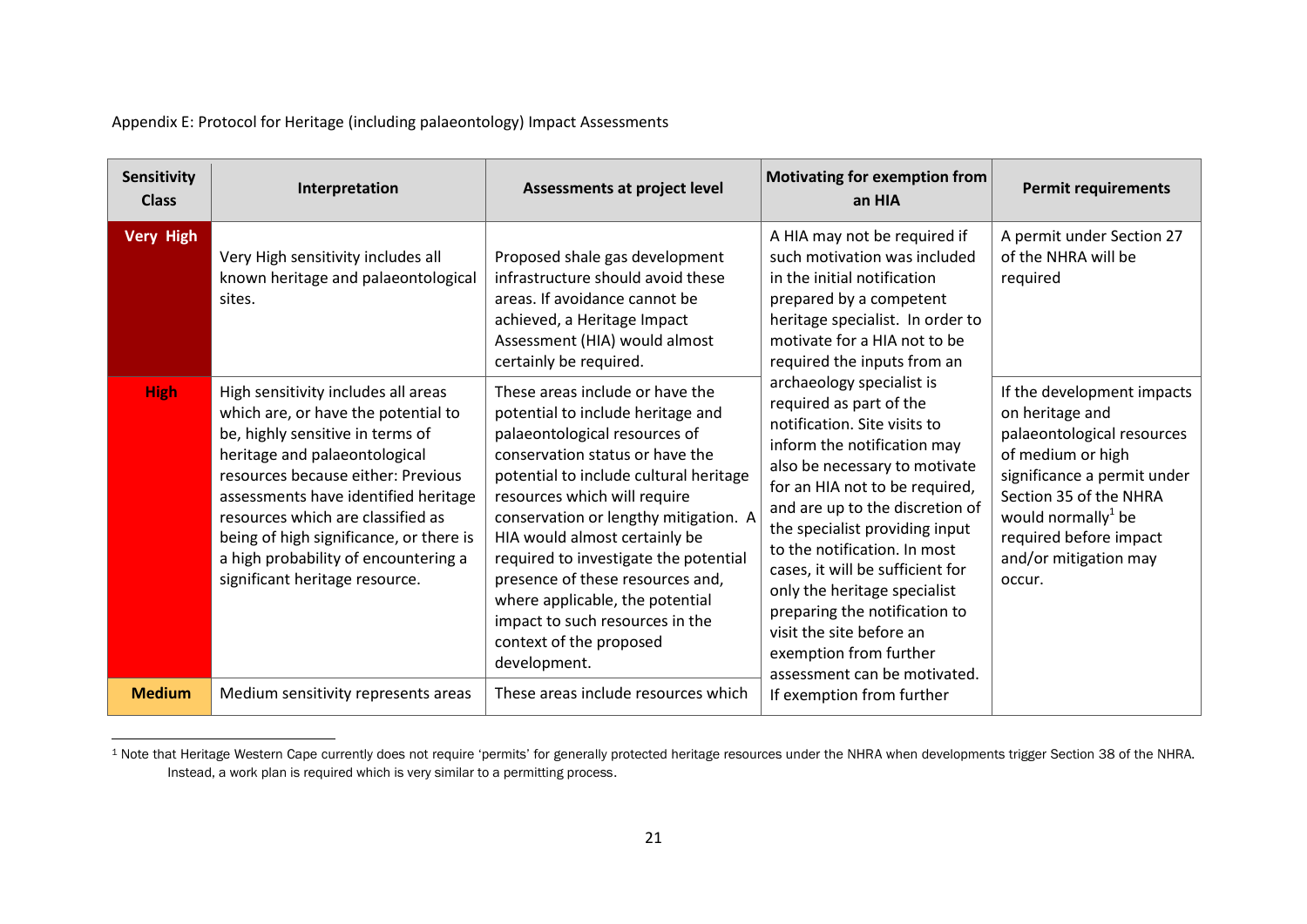| (orange)       | inside of the shale gas development<br>region which are or have the<br>potential to be sensitive to<br>development in terms of heritage<br>resources because either: Previous<br>assessment of the area have<br>identified heritage resources which<br>are considered to be of medium<br>significance, or there is a medium<br>probability of encountering<br>significant heritage resources | may require mitigation or have the<br>potential to include cultural heritage<br>resources which will require<br>mitigation. A HIA is likely to be<br>required to investigate the potential<br>presence of these resources and,<br>where applicable, the potential<br>impact to such resources in the<br>context of the proposed<br>development. | assessment is motivated, the<br>notification must contain<br>proposed mitigation measures<br>for inclusion in the<br><b>Environmental Management</b><br>Programme (EMPr). |                                                                        |
|----------------|----------------------------------------------------------------------------------------------------------------------------------------------------------------------------------------------------------------------------------------------------------------------------------------------------------------------------------------------------------------------------------------------|-------------------------------------------------------------------------------------------------------------------------------------------------------------------------------------------------------------------------------------------------------------------------------------------------------------------------------------------------|---------------------------------------------------------------------------------------------------------------------------------------------------------------------------|------------------------------------------------------------------------|
| Low<br>(green) | Low sensitivity represents areas not<br>likely to be sensitive to development<br>in terms of heritage resources<br>because previous assessment has<br>revealed the area to contain no<br>resources or resources of low<br>significance.                                                                                                                                                      | No further assessment is necessary<br>for proposed development in these<br>areas.                                                                                                                                                                                                                                                               | A HIA is not required in Low<br>sensitivity areas therefore<br>applications for exemption do<br>not apply.                                                                | No permit is required for<br>development to proceed in<br>these areas. |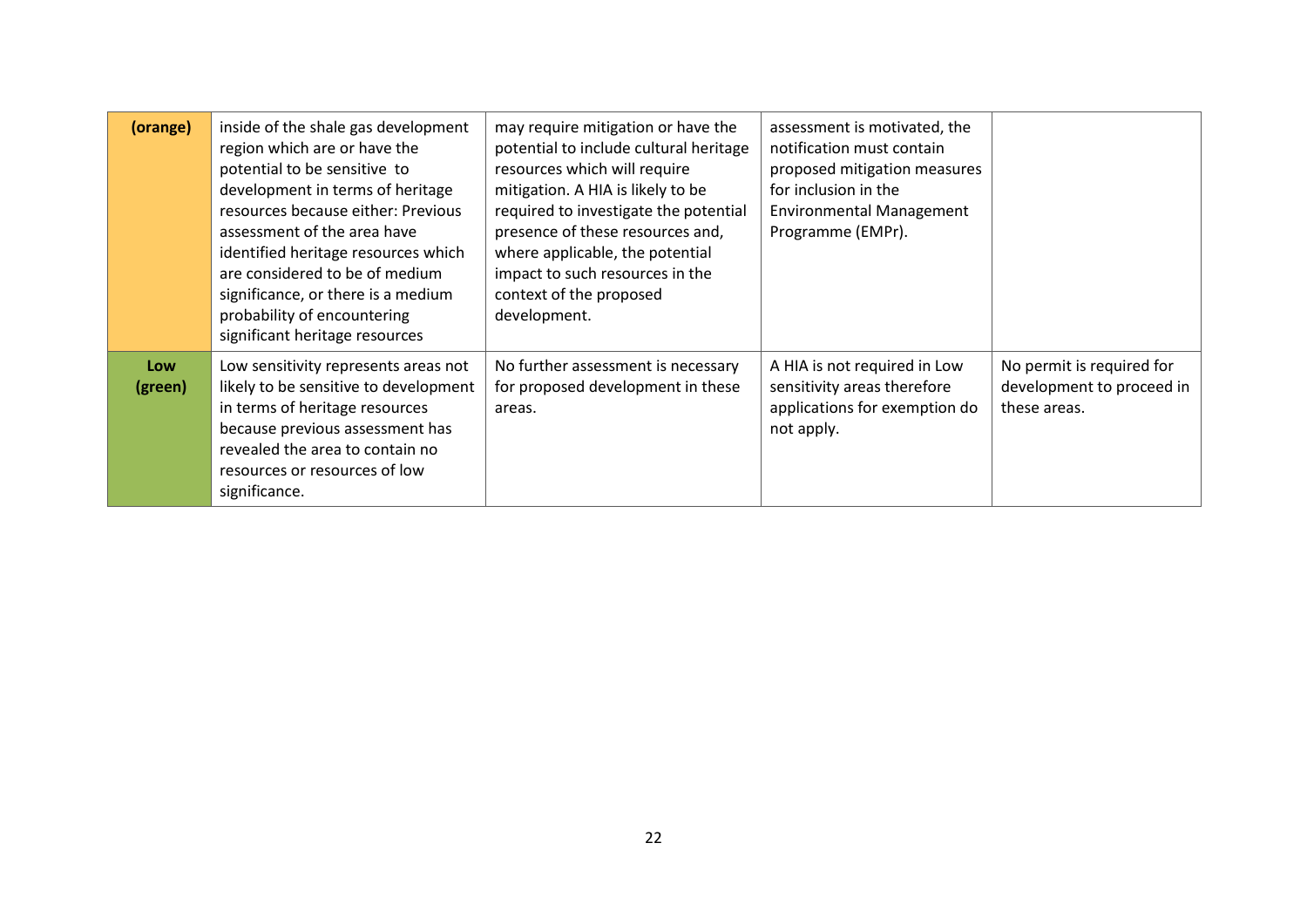Appendix F: Protocol for electromagnetic interference assessment

| Sensitivity<br>Class | Interpretation                                                                                                                                                                                                                                                                                                                                                                                                                                                           | Assessments at project level                                                                                                                                                                                                                                                                                                                                                                                                                                                                                                                                                                                                                                                                                                                                                                       |  |
|----------------------|--------------------------------------------------------------------------------------------------------------------------------------------------------------------------------------------------------------------------------------------------------------------------------------------------------------------------------------------------------------------------------------------------------------------------------------------------------------------------|----------------------------------------------------------------------------------------------------------------------------------------------------------------------------------------------------------------------------------------------------------------------------------------------------------------------------------------------------------------------------------------------------------------------------------------------------------------------------------------------------------------------------------------------------------------------------------------------------------------------------------------------------------------------------------------------------------------------------------------------------------------------------------------------------|--|
| Very High            | In Very High sensitive areas there is a high<br>likelihood of significant negative impacts that<br>cannot be mitigated. In-depth assessment of the<br>potential impacts, and proof of efficacy of proposed<br>mitigation measures, will be required before<br>development can be considered in these areas.<br>Following construction, proof of compliance with<br>mitigation requirements will be required should the<br>proposed development be considered favourably. | Proponents intending to undertake shale gas development that triggers an<br>environmental assessment process in Very High to Medium sensitivity areas must<br>prove to the relevant Competent Authority that the proposed development will not<br>have an unacceptable negative impact on the SKA project. In order to do so, the<br>proponent must request a comment from SKA South Africa confirming no<br>unacceptable impact on components of the array.<br>SKA South Africa will conduct a high level risk assessment on the proposed<br>development, and will consider the following:<br>The potential Radio Frequency Interference (RFI) and Electromagnetic                                                                                                                                |  |
| <b>High</b>          | In High sensitivity areas there is potential for<br>negative impacts that can potentially be mitigated.<br>In-depth assessment of the potential impacts and<br>proven mitigation measures will be required before<br>development can be considered in these areas.<br>Following construction, proof of compliance with<br>mitigation requirements will be required, should<br>the proposed development be considered<br>favourably.                                      | Interference (EMI) emitted;<br>The footprint of the proposed shale gas development activities;<br>The distance of the footprint of activities from the radio site;<br>The elevation drill rigs relevant to the radio site; and<br>Whether the shale gas development activities will be in line of sight of the<br>receptors, or whether topographical shielding exists.<br>Should SKA South Africa determine that an in-depth assessment is required, the<br>proponent will be required to undertake, at own cost, the relevant assessments. These<br>can be sub-contracted to relevant experts in the field, and will include:<br>Radio frequency measurements of operational facilities of equivalent electrical<br>and structural design, to determine the RFI and EMI characteristic emissions |  |
| <b>Medium</b>        | In Medium sensitivity areas there is a low potential<br>for negative impacts, and if there are impacts there<br>is a high likelihood of mitigation. Further high level<br>risk assessment of the potential impacts is required.                                                                                                                                                                                                                                          | profile;<br>Radio frequency propagation modelling between the proposed facility and the<br>nearest SKA stations at risk; and<br>Any other studies that may be required and will be determined in consultation                                                                                                                                                                                                                                                                                                                                                                                                                                                                                                                                                                                      |  |